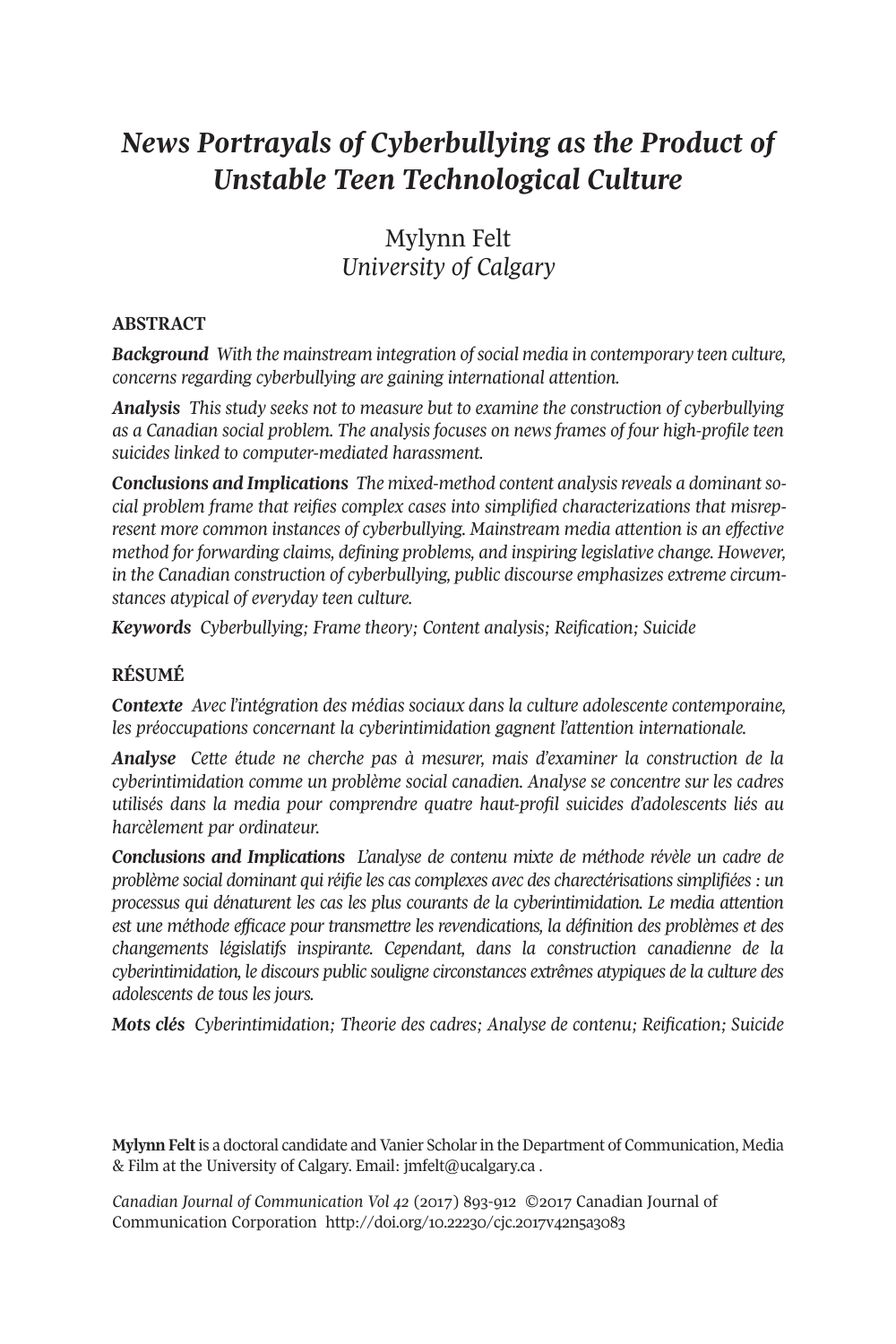#### **Introduction**

Cyberbullying is an emerging social problem that has gained advocacy across the globe and, following the high-profile suicides of Amanda Todd and Rehtaeh Parsons, is currently in the stages of being established as a Canadian social problem. Extant research on cyberbullying focuses primarily on surveys and quantitative approaches aimed at establishing its status as a problem worthy of social consideration. Such research relies heavily on paper, phone, or online surveys completed by adolescents and focuses largely on describing the profile of cyberbullies and victims while distinguishing differences between bullying and cyberbullying. A review of the literature reveals emerging experts and social actors advocating legal changes and educational reform in response to what they portray as both a local and a global concern. Most of this literature comes from psychological, legal, criminological, or educational perspectives.

What the literature lacks is an examination of the construction of cyberbullying as a social problem.While many articles systematically consider high-profile cases orlegal precedents, almost none investigate the media treatment of the issue; rather, they tend to view cyberbullying as an existing problem requiring measurement and intervention instead of a problem that is socially constructed. Shaheen Shariff (2009), a Canadian researcher, laments the lack of qualitative studies. She notes that news media clearly frames cyberbullying according to certain patterns but acknowledges a lack ofresearch in this area. Perhaps the only study to specifically address the media framing of cyberbullying was conducted in New Zealand in 2011. Katey Thom, Gareth Edwards, Ivana Nakarada-Kordic, Brian McKenna, Anthony O'Brien, and Raymond Nairn (2011) investigated the media frames ofthree high-profile suicides attributed to cyberbullying. One other potential exception is a case study by Dawn Zinga (2010) that focuses on international cases and potential legal responses, but which does not specifically apply framing theory. A small section of this article takes a brief look at Zinga's case study and the media treatment of news coverage of Megan Meier's suicide (an American case).

Canadian attention to anti-cyberbullying is moving from provincial to national responses. Even before the vast media attention paid to the deaths of Todd and Parsons, the Standing Senate Committee on Human Rights received an assignment to research cyberbullying in November 2011. This assignment was a result of Canada's obligations under the United Nations Convention on the Rights of the Child (Ha, 2014). In December 2012 the committee issued a report titled "Cyberbullying Hurts: Respect for Rights in the Digital Age" (Jaffer & Brazeau, 2012). In June 2013 the Coordinating Committee of Senior Officials Cybercrime Working Group issued a report to the federal, provincial, and territorial ministers responsible forjustice and public safety. The report was titled "Cyberbullying and the Non-Consensual Distribution of Intimate Images" (CCSO, 2013). It focused on looking for gaps in the criminal code. In response to this report and public pressure regarding cyberbullying, legislators proposed Bill C-13, the Protecting Canadians from Online Crime Act, in the fall of 2013. This legislation received royal assent in November 2014 and became law in March 2015.

Most cyberbullying research adopts a positivist approach and examines it as an extant problem. While this approach allows for a quantitative analysis, it overlooks the consideration that in order to measure and study this issue, one must first define the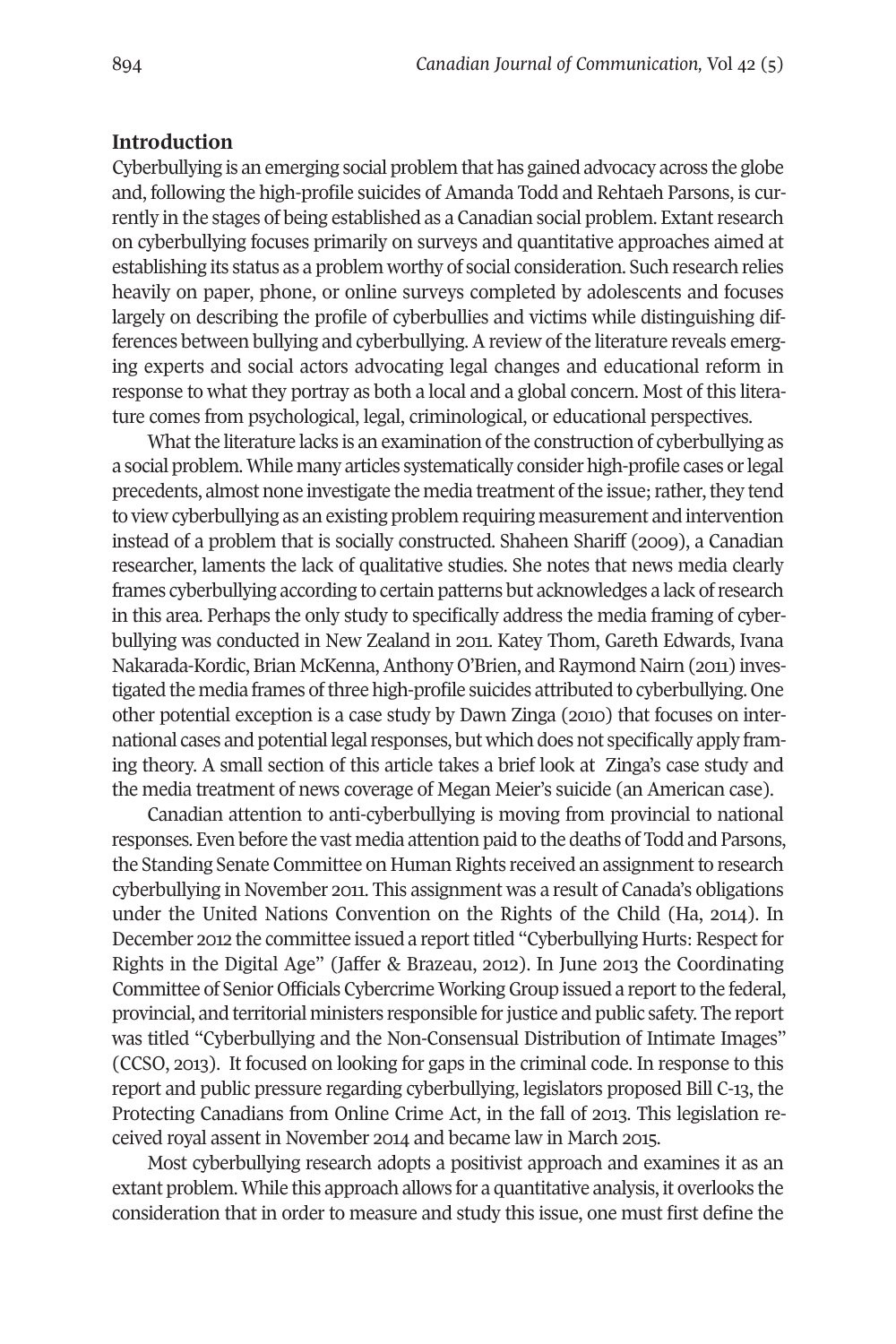term and the parameters of the study. In essence, each study of cyberbullying examines past use of the term in order to construct its meaning. By examining how others defined the parameters of which behaviours qualify for the term cyberbullying and which do not, each positivist study participates in the construction of its definition, all while treating the phenomena as an existing problem measured and quantified by the study. Such stances rely on an objectivist epistemology. This study takes a constructivist approach to the examination of cyberbullying, which recognizes that an understanding of cyberbullying develops through the shared meaning established through everyday usage. For example, peer aggression delivered through media is not revolutionary. Nevertheless, the application of the term cyberbullying is common enough to easily distinguish it from harassment through passing notes or other older forms of media. The distinction between what is currently considered cyberbullying and what is often termed bullying is socially constructed. The meaning of the term is dynamic and evolves in a mannerreflecting common use.While attention to the issue has progressed internationally, this progression has been largely driven by public discourse generated from news coverage of teen deaths. This is certainly the case in Canada.

In order to analyze the construction of cyberbullying, this study conducts a frame analysis of the media coverage of four teen suicides associated with peer computermediated harassment. This research focuses on the news coverage of the deaths of Jamie Hubley, Amanda Todd, Rehtaeh Parsons, and Todd Loik. Analysis reveals a dominant frame of cyberbullying as a social problem in public discourse mediated through mainstream media. This dominant frame tends to shift focus from individual accountability to unstable teen technological culture. The oversimplification of complicated cases effectively frames cyberbullying as a social problem, but fails to convey the complexities of each case or the full nature of cyberbullying.

#### **Nature of cyberbullying**

Areview of 28 studies conducted in 12 countries (Australia, Belgium, Canada,Germany, Israel, Netherlands, Poland, Spain, Switzerland, Turkey, the UK, and the U.S.; see Appendix) shows that international cyberbullying prevalence varies by country. Despite the variance in statistical findings over the twelve countries involved, there are several trends in the numbers that hold true across each of these studies.

The first common trend in these studies is that cyberbullying is less common than otherforms. Some, such as bullying expertDan Olweus (2012), argue that cyberbullying concerns are overly inflated and that the public focus should remain on conventional bullying. Indeed, all of the 28 studies (see Appendix) that measured cyberbullying against conventional bullying reported conventional bullying showing a higher rate, most reporting it about twice as common as cyberbullying. For example, Qing Li (2007) reports 54 percent of students surveyed in Canadian schools as conventional bullying victims and 25 percent as cyberbullying victims; 32 percent were bullies and 15 percent cyberbullies. These studies agree that there is a clear overlap between conventional bullying and cyberbullying. As Philip Rodkin and Karla Fischer (2012) claim, "Cyberbullying and traditional bullying may be gateways for one another … the existence of one makes the other more likely" (p. 630). Even studies that emphasize the unique nature of cyberbullying tend to acknowledge the likelihood of cyberbullies and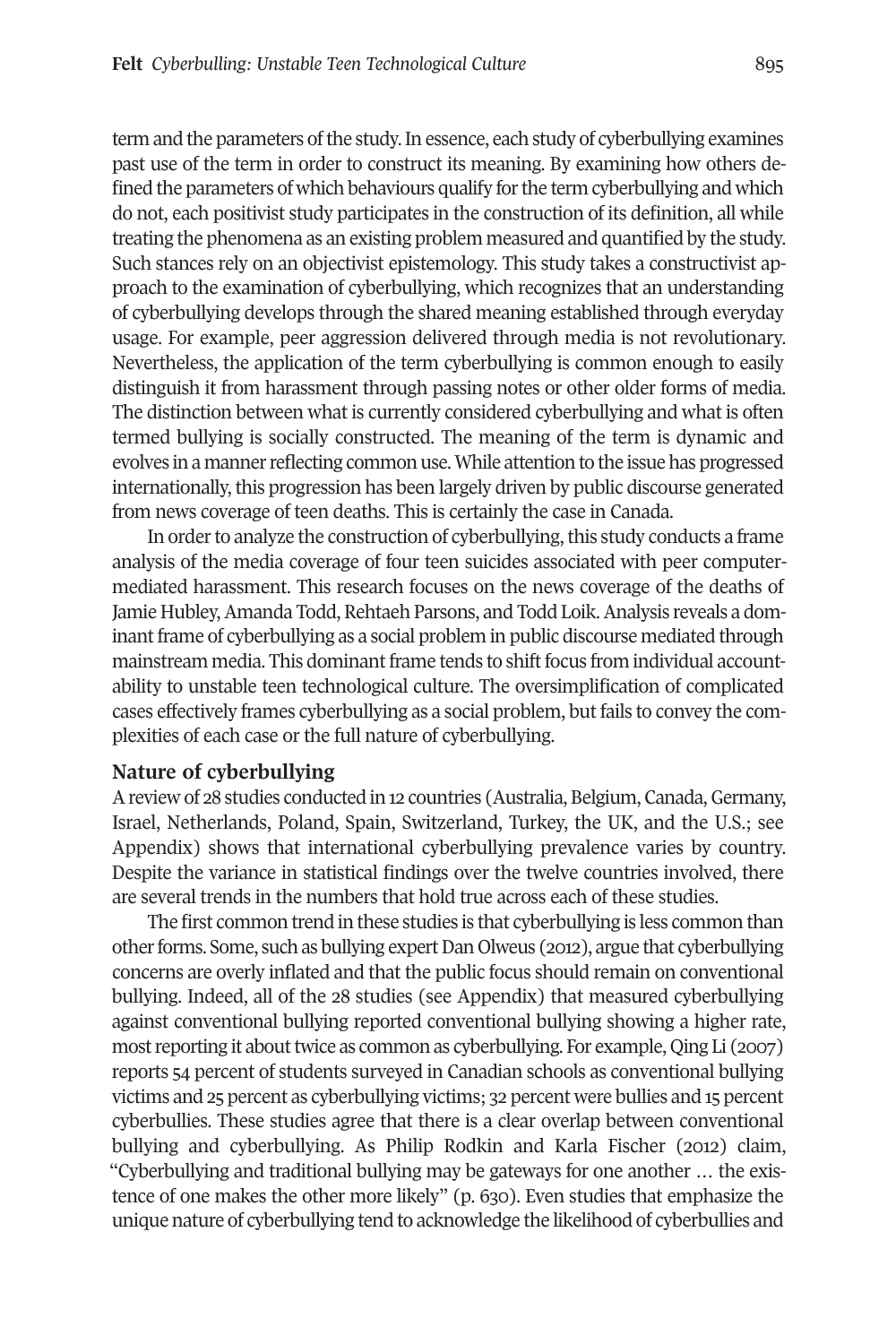victims to also be involved with conventional bullying in some form or another. Sameet Hinduja and Justin Patchin (2012) acknowledge Olweus's (2012) concerns that bullying remains more prevalent in schools, but contend that cyberbullying still deserves attention in its own right.

Most of the international studies sought to separate respondents into categories such as cyberbullies, cyber victims, and uninvolved. However, seven of the 28 studies also allowed a category forthose coded as combined cyberbully/victim. Mostresearch discussing bullying traits or effects acknowledge an overlap between cyberbullies and victims.Rodkin and Fischer (2012) argue that bullying is a relationship. They admonish researchers to resist coding respondents into categories of victim and perpetrator. "This procedure puts bullies and victims into separate boxes and overemphasizes their separateness … Reality is more complicated" (p. 631). Robin Kowalski, Sue Limber, and Patricia Agatston (2008) agree, "Bullying is more accurately understood as a group phenomenon in which children may play a variety of roles" (pp. 32–33). They list a continuum of eight roles participants may take, ranging from the person who initiates the bullying to the one who is bullied, noting overlap and movement between roles. An important lesson here is that both bullying and cyberbullying are phenomena involving complicated social roles among many parties.

Sheri Bauman, Russell B. Toomey, and Jenny L. Walker (2013) see the overlap between victim and bully as evidence that power is less of an issue. "The strong correlation between being victimized by cyberbullying and cyberbullying others indicates that the dynamics of cyberbullying may be different from traditional bullying. Cyberbullying may be more of a reciprocal behavior and less about power differential" (p. 347). A public attitude that the victim deserved harassment due to his or her retaliatory actions as a bully is a potential hurdle for victims' advocates. Scholarly attempts to categorize and quantify this social problem risk reifying complex issues and varied instances into overly simplified catchphrases, yet some simplifications may be necessary for broad public awareness campaigns.

#### **Framing theory**

In order to apply a constructionist approach, rather than the more common a priori stance taken in the literature, this article uses framing theory to position its analysis of the news media's treatment of cyberbullying. Framing theory is one of the more mature and fully developed concepts in communication studies. It works well with social problems research because of its emphasis on the style of presentation claims makers adopt. Frame analysis is important because it reveals the subtle beliefs that affect message delivery and prime an audience to endorse the ideology promoted by claims makers of social problems.

Applications of framing theory vary in their definition of the terms "frame" and "framing." However, many researchers rely on Robert Entman's definition.

Framing essentially involves selection and salience. To frame is to select some aspects of a perceived reality and make them more salient in a communicating text, in such a way as to promote a particular problem definition, causal interpretation, moral evaluation, and/or treatment recommendation for the item described. (1993, p. 52)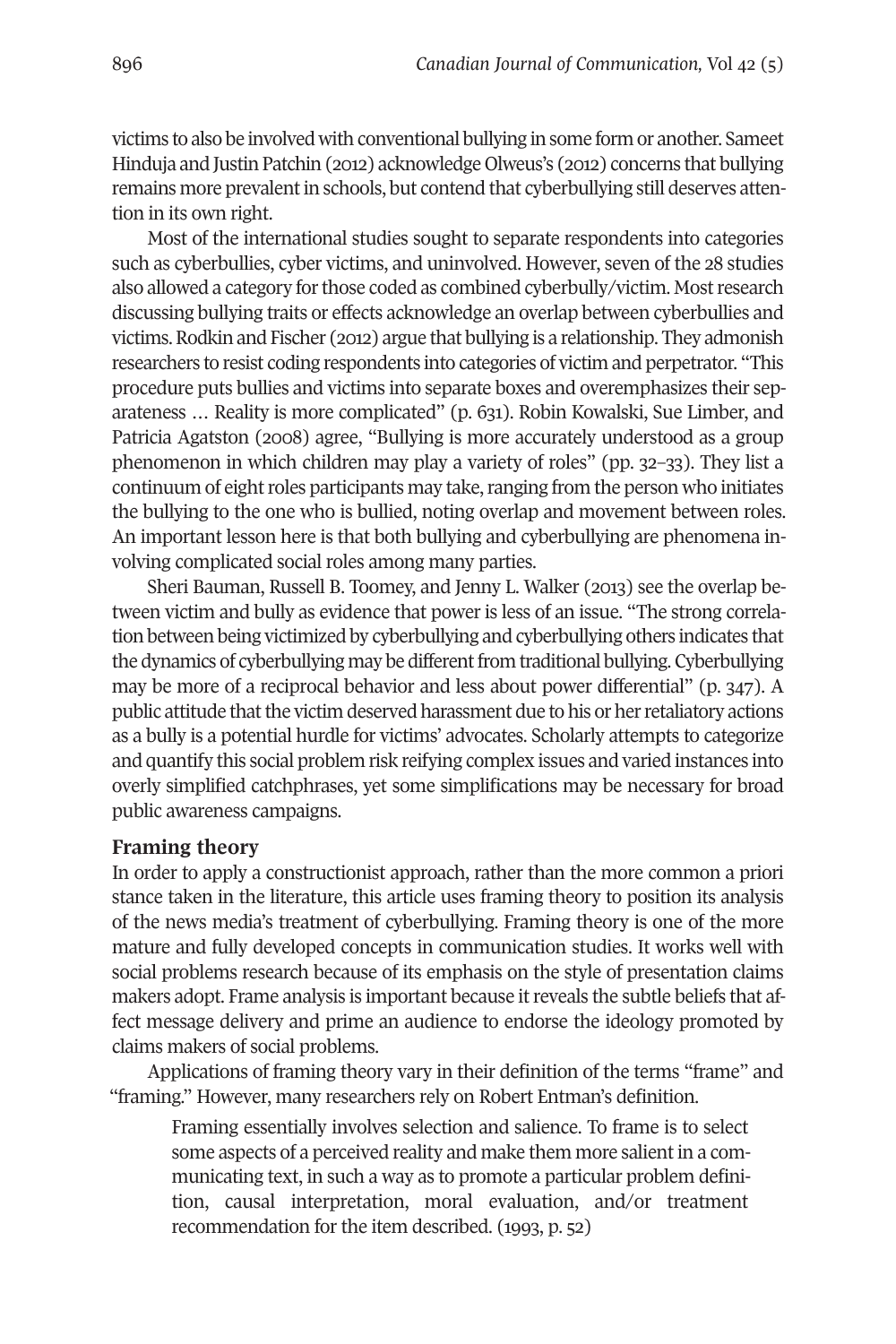Framing is an interpretation and presentation of reality. For Erving Goffman (1974), to frame is to "locate, perceive, identify, and label" (p. 21). Jenny Kitzinger (2007) compares framing to photography. To reconstruct a scene, a photographer makes choices about which details remain in focus, which are out of view, and which are left in the background, as well as how fuzzy those background details look. In this manner, a photographer "frames a particular view" (p. 134). This metaphor supports Stephen Reese's (2010) claim that, "Frames organize and structure, and thus are bigger than topics" (p.18). In the photography metaphor, an analyst might describe the subject of the photo as the topic while the choices about focus, detail, and the angle of the shot would all be worth exploring as aspects of the frame. As Kitzinger (2007) observes, the mere act of explaining framing theory involves crafting and applying a frame. It is about choices. Frame analysis, then, involves identifying the choices of claims makers as well as the effects of those choices. Entman (2010) describes framing as "the process of culling a few elements of perceived reality and assembling a narrative that highlights connections among them to promote a particular interpretation" (p. 336). Applying frame theory to the analysis of news text, then, requires a close examination of the assembled narrative. Referring back to Entman's (1993) earlier definition of framing, such analysis would consider how claims makers define problems, diagnose causes, make moral judgments, and suggest remedies.

Entman (2010) also suggests that exposure to competing frames does not reduce framing effects but complicates them. Christian Baden and Spohie Lecheler (2012) also note that frames not only "manipulate belief importance" (p. 376) but also convey new information. These findings rest on a psychological or cognitive approach to framing studies. Frames affect thinking most often when respondents have a certain base of knowledge to connect with. This knowledge base is culturally situated. Without an existing set of beliefs, what others might call schemata, frames have no foundation to form lasting impressions. To the other extreme, when frames characterize an issue people already know much about or about which they have deep set opinions, a new frame is not necessary and so has little enduring effect.

Many scholars have noted the importance of culture when considering frame resonance. Reese (2010) claims thatframes are embedded in a web of culture—a "historically rooted but dynamic cultural context" (p.18). Porismita Borah (2001) notes that, "Individuals use a set of available beliefs stored in memory" (p. 252; see also Chong & Druckman, 2007) and suggests that, similar to Baden and Lecheler (2012), ambivalence is key. Michael Brüggemann (2014), also recognizes that, "the individual is always nested within different contexts" and that frames grow out of culture, which "manifests itself at the individual, organizational, and social level" (p. 67). He claims that journalists draw from a frame repository in order to craft their stories.

The presence of frames in news writing does not necessarily suggest bias. One of the foundational tenets in journalistic writing is objectivism. Another is balance. Reporters write with the intention of fairly representing all sides of an issue. They also aim to remove any evidence of their own opinion in their writing. Instead, a journalist relies on the quotes of his or her sources in order to express any opinion or value statement present in his or her writing. A news article may contain all these elements and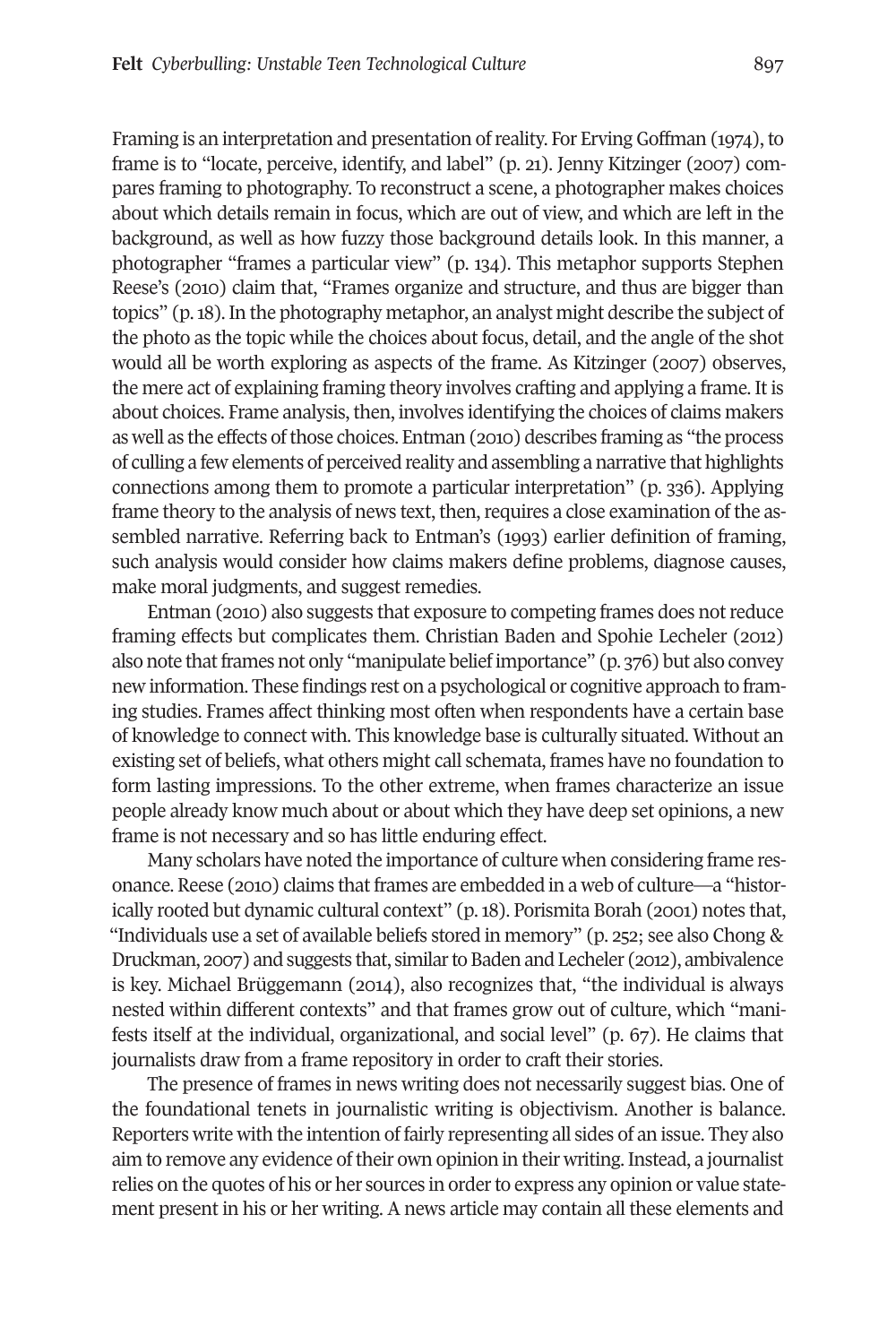still convey certain frames. That is due to the essential nature of frames. "Even the most'objective' or'neutral' journalism will inevitably contribute to the social construction of reality" (Brüggemann, 2014, p. 65). Journalists must make decisions about which facts are more relevant and which sources are more valid.

### **Methodology**

The data set for this study was prepared using a gender balance of cases. News coverage oftwo male and two female Canadian teens whose suicides were associated with computer-mediated harassment was selected. Using Factiva, a keyword search was run applying both the first and last name of the victim to a date range framed between the date the teen died and the date when government officials announced proposed legislation or policy changes as a result of the suicide. The search was limited to Canadian publications.

Jamie Hubley, a 15-year-old from Ontario, died on October 15, 2011. On November 30, 2011, officials announced the Ottawa Accepting Schools Act. This date range produced 154 unique articles, once duplications were eliminated from the set. Amanda Todd, a 15-year-old from British Columbia, died on October 10, 2012. Just five days later, on October15, 2012, officials announced a House of Commons motion to study cyberbullying. While the motion was already in process, media coverage following her death purportedly caused an earlier release for this motion. Five days of news coverage for Amanda Todd produced 192 unique articles.Rehtaeh Parsons, a 17-year-old from Nova Scotia, died on April 7, 2013. A few weeks later on April 25, 2013, officials announced the Nova Scotia Cyber Safety Act. This date range produced a set of 407 unique news articles. Finally, Todd Loik, a 15-year-old from Saskatchewan, died on September 9, 2013. Though Loik's province already had cyberbullying legislation in place following the trend of past deaths, officials announced the Saskatchewan Anti-Bullying Action Plan on November 14, 2013. This date range produced a data set of 48 unique articles once duplicates were eliminated (see Figure 1).



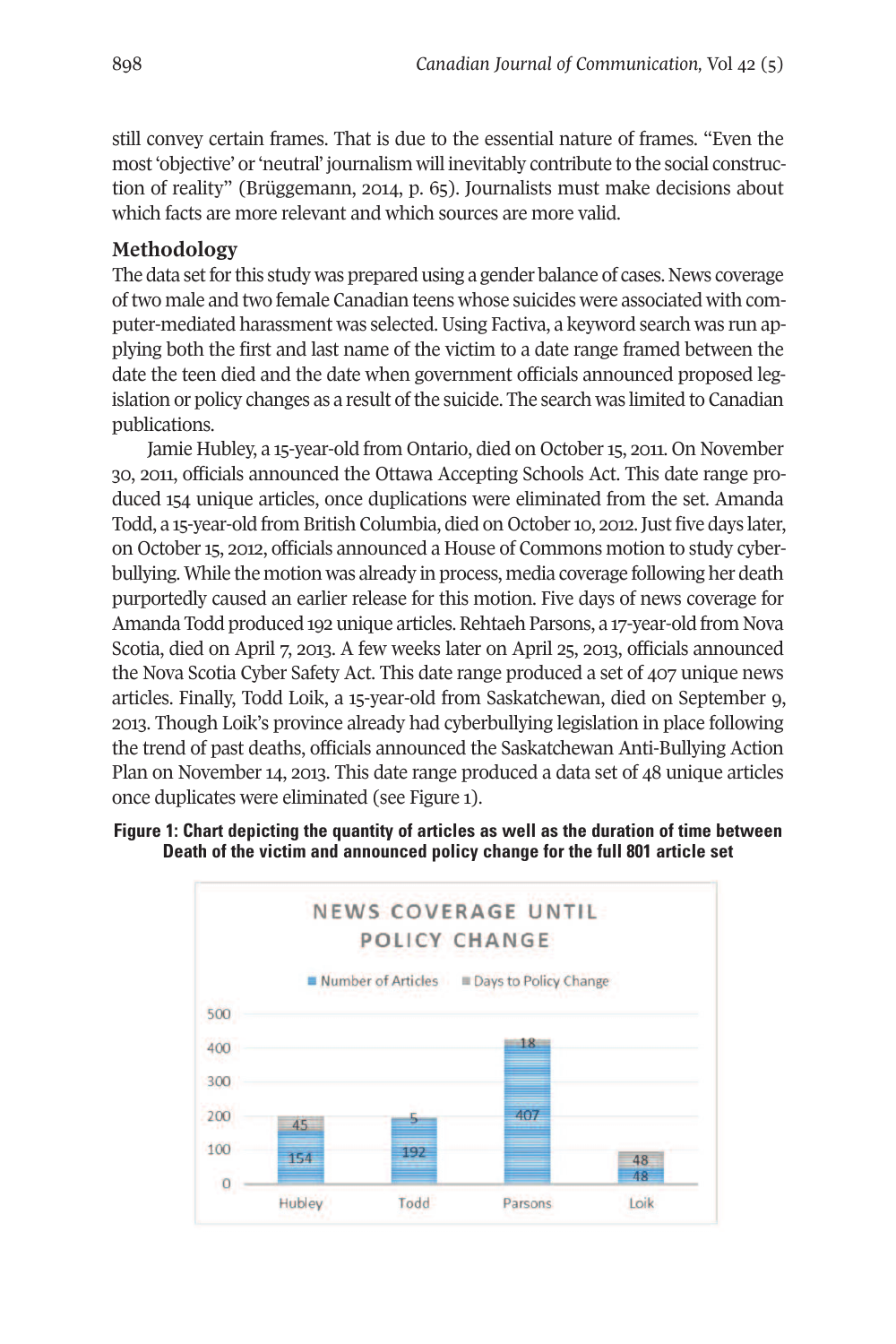The analysis process began with a quantitative content analysis of a data set of 815 articles from the Factiva keyword search. These articles were saved as separate documents and given a name using the teen's last name followed by the newspaper name and the date of publication. If more than one article appeared per publisher on a given date, a number after the title of the newspaper was added. It should be noted that while most of this data set focused on newspaper publications, the Factiva search also returned a handful of radio announcements and printed CTV interviews.

These articles were uploaded to the mixed method research tool Dedoose. Each article was coded with the following identifiers: date of publication, victim of focus, genre, publication title, and gender of victim of focus. During this initial process of coding, the data set was reduced to 801 articles due to duplications. For example, newspapers in two cities, both of which are affiliated with Postmedia, sometimes published identical articles with slightly different titles. In this case, Factiva did not recognize the duplication but the coded identifiers revealed it.

Next, mixed method qualitative content analysis and quantitative content analysis were conducted on a reduced portion of the data set. In order to code the data, it was necessary to bring the data sample for each victim to a more evenly distributed set. In order to not skew the results with a disproportionate sample, steps were taken to evenly represent the news coverage over time and publications and across subjects. This prevented a simple analysis of exactly 50 articles each. Given that the smallest sample, the Loik articles, initially had 50 articles (before further duplications were identified), the aim was to select at least 50 results for each victim. Using what Davis Deacon, Michael Pickering, Peter Golding, and Graham Murdoch (1999) call the systematic sampling method and Richard W. Budd, Robert K. Thorp, and Lewis Donohew (1967) call the interval method, the articles were selected in each set following a chronological order. The Hubley set began with 154 articles, so in practice, one article was coded and the next two were skipped as they were arranged in Dedoose (according to the title assigned according to last name, publication title, and date). A total of 51 Hubley articles were coded. There were 192 Amanda Todd articles, but coding one in four of them produced less than 50, so one in three articles from her set were coded. This produced 64 articles. The Parsons set included 407 articles, so one in seven of that set were coded, which created 58 qualitative content analysis coded documents. Finally, the Loik set produced only 48 unique articles, so each one was coded.

The qualitative content analysis of the reduced data set involved interpreting the content of each article for both latent and manifest meaning. As Yan Zhang and Barbara M. Wildemuth (2009) recommend, the unit of analysis was defined as a theme. In application, this varied from a single word, such as "depression" or "suicide," as examples of the category of effects to the several sentences it might take for a claimant to blame the death of the victim on cyberbullying. During the analysis, these units are referred to as excerpts. Once each excerpt was coded, Dedoose and Excel were used to quantitatively examine the qualitatively produced results.

Headlines and photo captions were coded as well as the primary text. Analysis included eight categories. The categories for analysis began with Entman's (1993) definition of what frames do: definition, cause, moral judgment, and remedy. Four other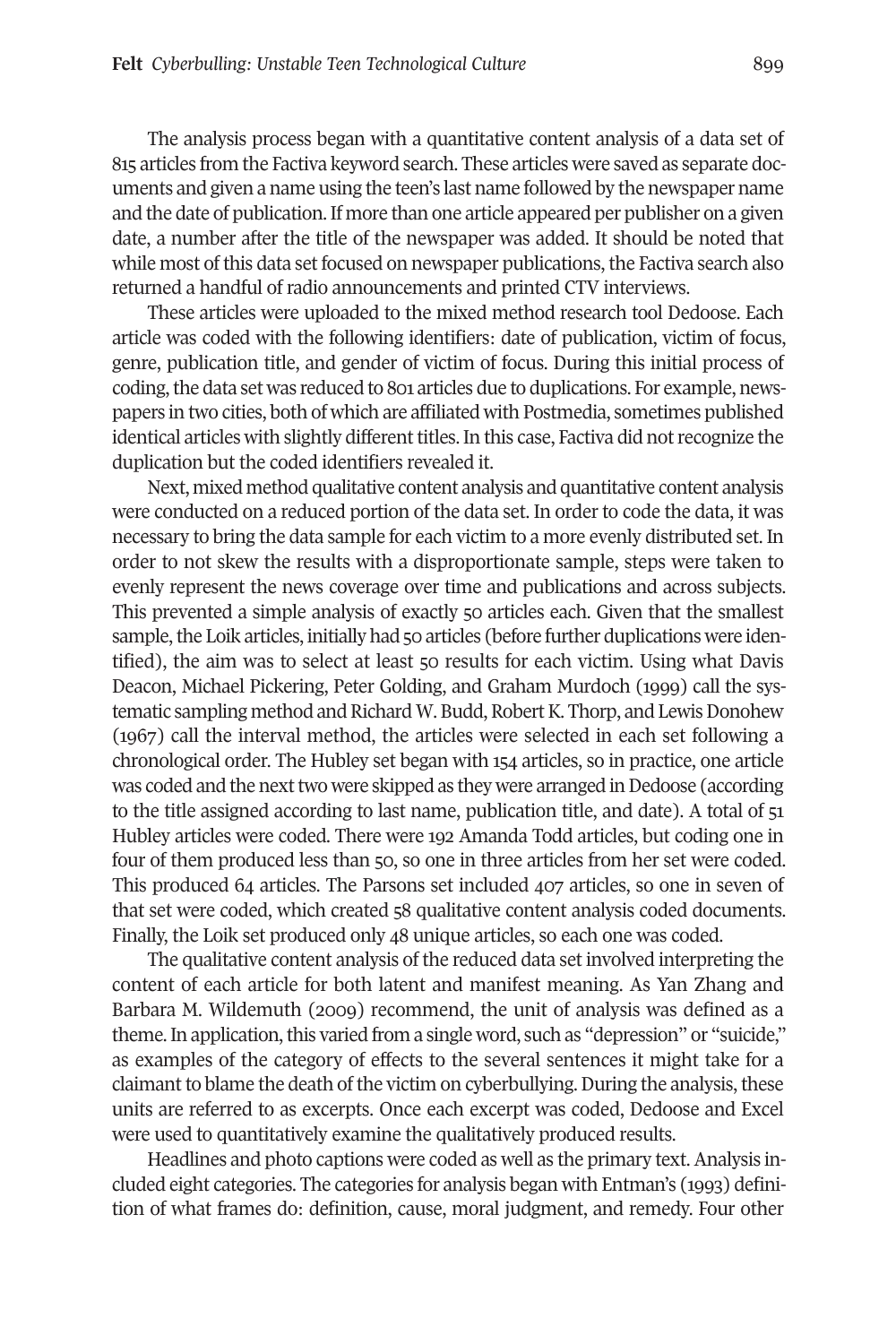categories—effect, blame, establishing a pattern, and defensiveness—were applied to the analysis. This created a total of 4,249 excerpts with 18,251 codes attached. Each excerpt, even if it overlapped with other excerpts, was assigned one category, one claimant tag, one specific or general tag, and as many primary and secondary descriptors as necessary to convey the full manifest and latent meaning of the excerpt.

#### **Reification of the teenage victim**

The dominant frame present in the public discourse of Canadian mass media frames cyberbullying as a social problem. This frame reifies complex cases involving diverse individuals in order to establish a pattern and suggest a solution. The concept of reification is often associated with Karl Marx, Max Weber, Georg Simmel, and the Frankfurt School of thought (Honneth, 2007). Axel Honneth (2007) credits Georg Lukács for coining the key concept of it as taking an abstract concept and making it into something concrete or embodied. In this sense, the abstract concept of cyberbullying is reified by the concrete details of the lived experiences embodied in these teens. However, Honneth (2007) discusses reification in another sense as well. "It signifies a type of human behavior that violates moral or ethical principles by not treating other subjects in accordance with their characteristics as human beings, but instead as numb and lifeless objects—as 'things' or'commodities'" (p.19). News portrayals ofthese suicides systematically overlooks the complicated details of each case and reduces their portrayals to characters representative of a cause. Lukács, according to Honneth (2007), thought journalism was the "apogee"  $(p, 19)$  of social reification. He saw reification as "a relation between people" that had "taken on the character of a thing" (p. 21). It is essentially objectifying something human. For Honneth (2007), the alternative is "empathetic and existential engagement" (p. 29). Ultimately, Honneth sees reification as "forgetfulness ofrecognition" (p. 57). While abundant news coverage of a teen's death might not, at first, seem to be an instance of forgetting to recognize that teen, the manner in which the teens are portrayed illustrates a character, the cyberbullying victim, rather than an actual human recognized for all the complexities of full personhood.

Although media coverage of the death of each of these teens leads to proposed policy change, coverage varies significantly with each victim. Only one-fourth of the articles in this data set are for the two male victims. Fully half of the articles focus on Parsons. After Hubley's suicide, it took 45 days for Ottawa to announce the Accepting Schools Act. During this time, an average of 3.42 articles about his death were published per day. The five days between Todd's death and the House of Commons motion to study cyberbullying averaged 38.4 articles per day. For Parsons, the 18 days between her death and the announced Nova Scotia Cyber Safety Act produced an average of 22.61 articles per day. Finally, the 48 days between Loik's death and the announcement of Saskatchewan's Anti-bullying Action Plan had only an average of one article per day. Media gatekeepers opted to focus more on female victims than on males. This is unsurprising given that heteronormative gender stereotypes are more likely to portray female teens as sympathetic victims than gay or straight male teens.

The press coverage of each teen suicide begins with a description of complicated, individual issues and develops into simplified characterizations of a victim who died because of cyberbullying.Dominant public discourse frames new legislation restricting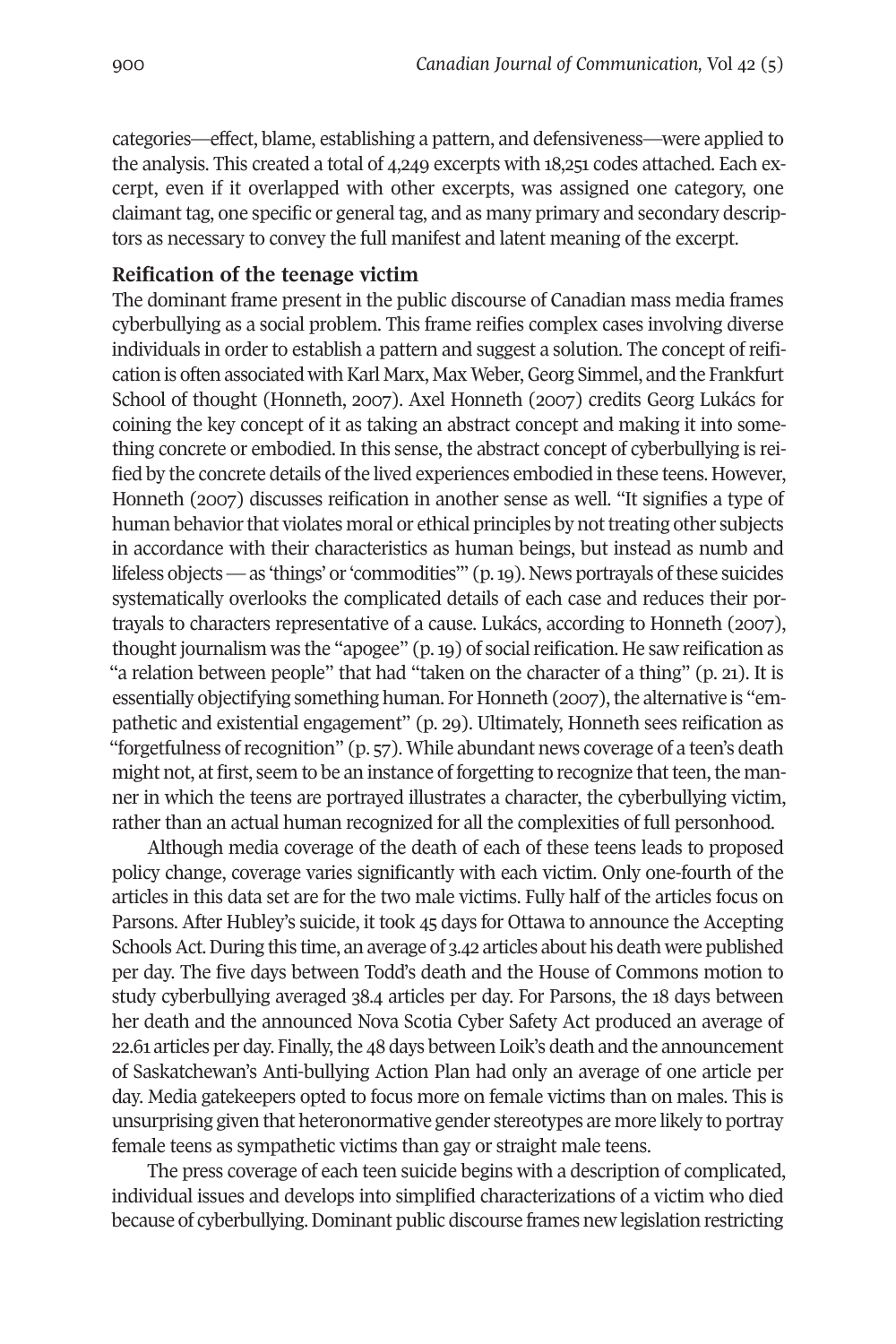non-consensual distribution of intimate images as the solution to the cyberbullying problem. While this legislative response to the dominant frame may genuinely protect potential victims, media coverage also reflects a minority voice arguing that these teens and the circumstances leading to their suicides are more complicated. Nevertheless, acknowledging the minority voice calling for the recognition of individual circumstances does not support the creation of a unified social problem. Media gatekeepers and politicians each benefit from treatment of cyberbullying as a valence issue. The less covered and competing frame in Canadian news coverage, however, argues that these teens are real people living complex lives with deep suffering preceding their deaths and that they do not deserve to be martyrs for a cause.

#### *Jamie Hubley: October 15, 2011–November 30, 2011*

The first articles published on Hubley's death refer to him as a "15-year-old" and the "son of Kanata South Councillor Allan Hubley." The brief articles indicate that he "died suddenly" ("15-year-old son," 2011); however, no mention is made regarding suicide, bullying, cyberbullying, or Hubley's sexual orientation. Initially, Hubley's death made the news because of his father's high profile as a politician. The teen kept a Tumblr blog, which allowed reporters to research several personal details they used to infer a cause for Hubley's death. Once his struggles with intolerance were quoted, Hubley went from being a 15-year-old to being an "openly gay teenager" (Ahearn, 2011)**.**

Not only was the word "gay" attached to his name in nearly every article, but the topic of homophobia dominated the discourse. Although reporters invoked the term cyberbullying while discussing the harassment Hubley faced, it was done more as a way to demonstrate the inescapable nature of that harassment. One reporter, for example, noted that "cyberbullying has created a new problem. There is no longer any refuge" from hate based on sexual orientation; Hubley "knew that his tormentors were reading his blog" (Mallick, 2011) . Unless an article refers to Hubley's blog, most of the news coverage refers to his harassment as bullying rather than cyberbullying. Though the term cyberbullying appears, it is not emphasized.

The consequences of not reforming are portrayed as dire. Even though the first few Hubley articles mention his death without a specific cause attached, 107 effects excerpts mention suicide, while only 38 mention his death without indicating selfharm. This leaves Jamie Hubley reified as a "gay teenager said to have taken his own life in part because of bullying" ("Bullying-Suicide," 2011). It was "bullying that pushed [this] gay teen to take his life" ("Schools no place," 2011). This characterization apparently contrasts with how his family perceived his life and his death. "He was not, as one headline suggested, a 'Canadian gay teen driven to suicide by bullying,'" one article counters (Chianello, 2011). "Sadly, four youths under the age of 19 are 'known' to commit suicide every week in Canada, according to 2007 statistics. Surely many of them had blogs and Facebook accounts, yet their stories don't become major media events. Jamie's did for two reasons: his father is a public figure and Jamie was bullied" (Chianello, 2011). The article continues with an appeal from Hubley's parents. "But now that the glare of the media attention has dimmed, what the Hubleys want people to know about their son James is that he was a real person whose complex life shouldn't be hijacked for a cause, no matter how worthy" (Chianello, 2011).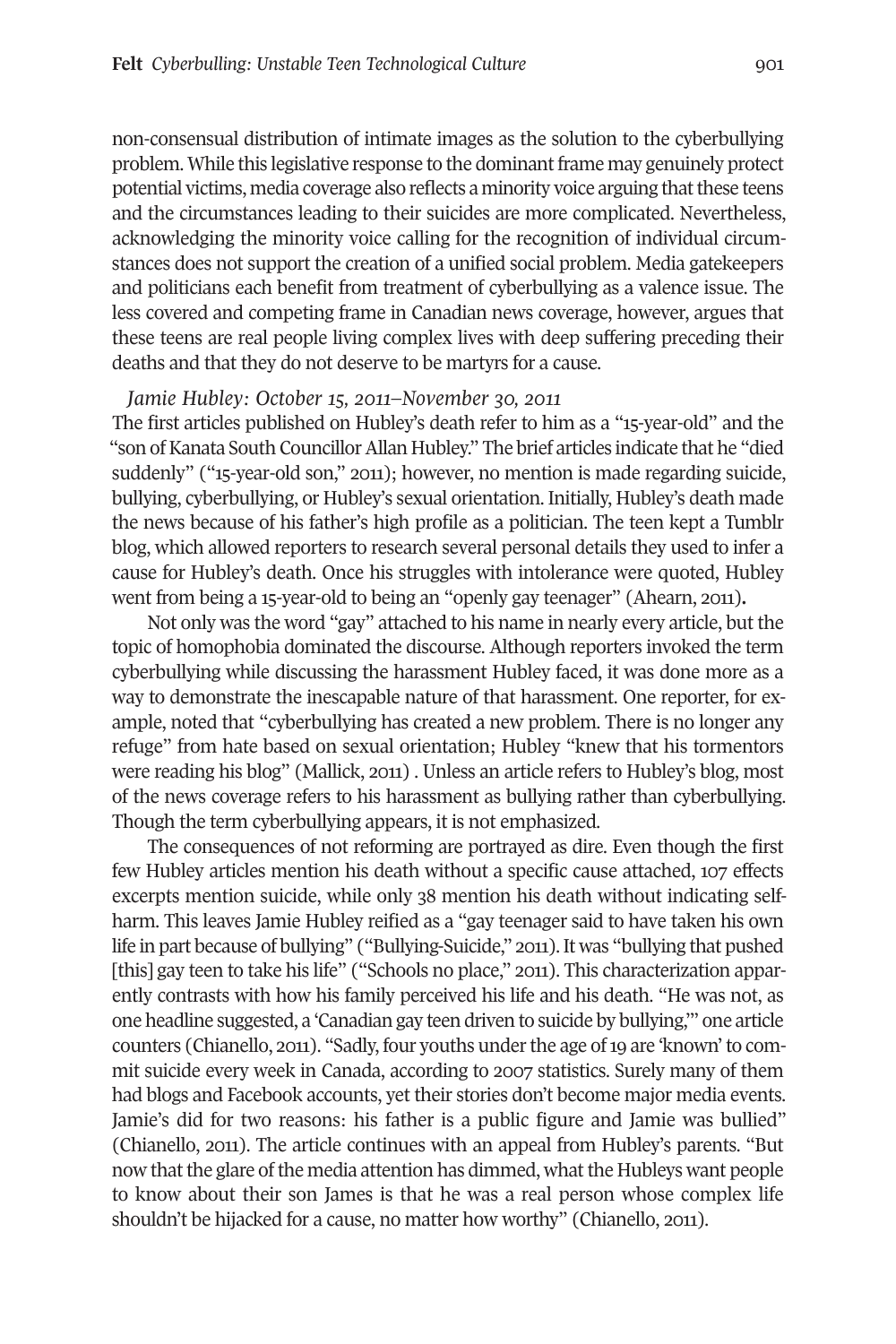With a few mentions of cyberbullying, the Hubley articles frame homophobic bullying as a problem requiring public attention and social reform. According to his family, Hubley did, in fact, face homophobic harassment. However, he struggled with depression they do not portray as caused by either his sexuality or the harassment he faced. They also claim dissatisfaction with the oversimplification of his experiences as portrayed in the press.

#### *Amanda Todd: October 10, 2012–October 15, 2012*

Amanda Todd did not become a high-profile case because of a well-known parent as Hubley did. Three weeks prior to her death, Todd posted a video on YouTube chronicling years of persistent threats and harassment from an unknown internet predator. She also detailed how that harassment spilled over to her lived experiences at school and in her community. The aesthetics of this video are noteworthy. Todd does not sit before the camera complaining about what she has suffered. She positioned the camera in such a way that her face is not the focus of the camera. She looks down and does not engage eye contact with the viewers. Instead, she stands before the camera holding pages of ordinary paper on which she has handwritten her story. She holds up these papers, one at a time, for a nine-minute explanation of how trapped she feels as a result of cascading harassment stemming from a moment years before when she agreed to lift her shirt for someone communicating with her over a webcam. Todd's YouTube video went viral, receiving well over a million views worldwide within two days of her death. No one issued a press release following her death. Her silent video generated enough international social media attention for mainstream media gatekeepers to address her story.

With an emphasis on social harassment, print media reifies Amanda Todd as a victim who spoke out through social media but died because of bullying. "A 15-Year-Old Vancouver Area Girl Killed Herself After Posting a YouTube Video Where She Told Her Story of Being Bullied" (Mui, 2012). The blame is placed on bullying. She is the "Port Coquitlam, B.C. teen who took her own life Wednesday following years of torment from bullies" (Orton, 2012). The online nature of her harassment is not lost in this reification. "Todd,15, was found dead in a Port Coquitlam home last Wednesday—five weeks after posting a YouTube video outlining the abuse she endured both online and in person" (Stechyson, 2012).

#### *Rehtaeh Parsons: April 7, 2013–April 25, 2013*

News coverage for Rehtaeh Parsons' death focuses on cyberbullying stemming from sexual assault. Though most teen acquaintance rape and suicide cases are not considered newsworthy, Parsons died just months after Todd while cyberbullying was still a topic of public discourse. Parsons' parents also utilized social media sites, such as Facebook, to lash out at the justice and education system for what they called an inadequate response to her rape case. The tenor of these articles is not characterized by the sorrow and sympathy common in Todd's coverage. Rather, the tone reflects the two most common categories of excerpts found in this data set: blame and defensiveness.

Across all four cases, seventy percent of the excerpts assigning blame for the death of the teen describe bullying or cyberbullying as the cause of the death. As with the otherteens, blame in Parsons' case is most commonly placed on bullying or cyberbul-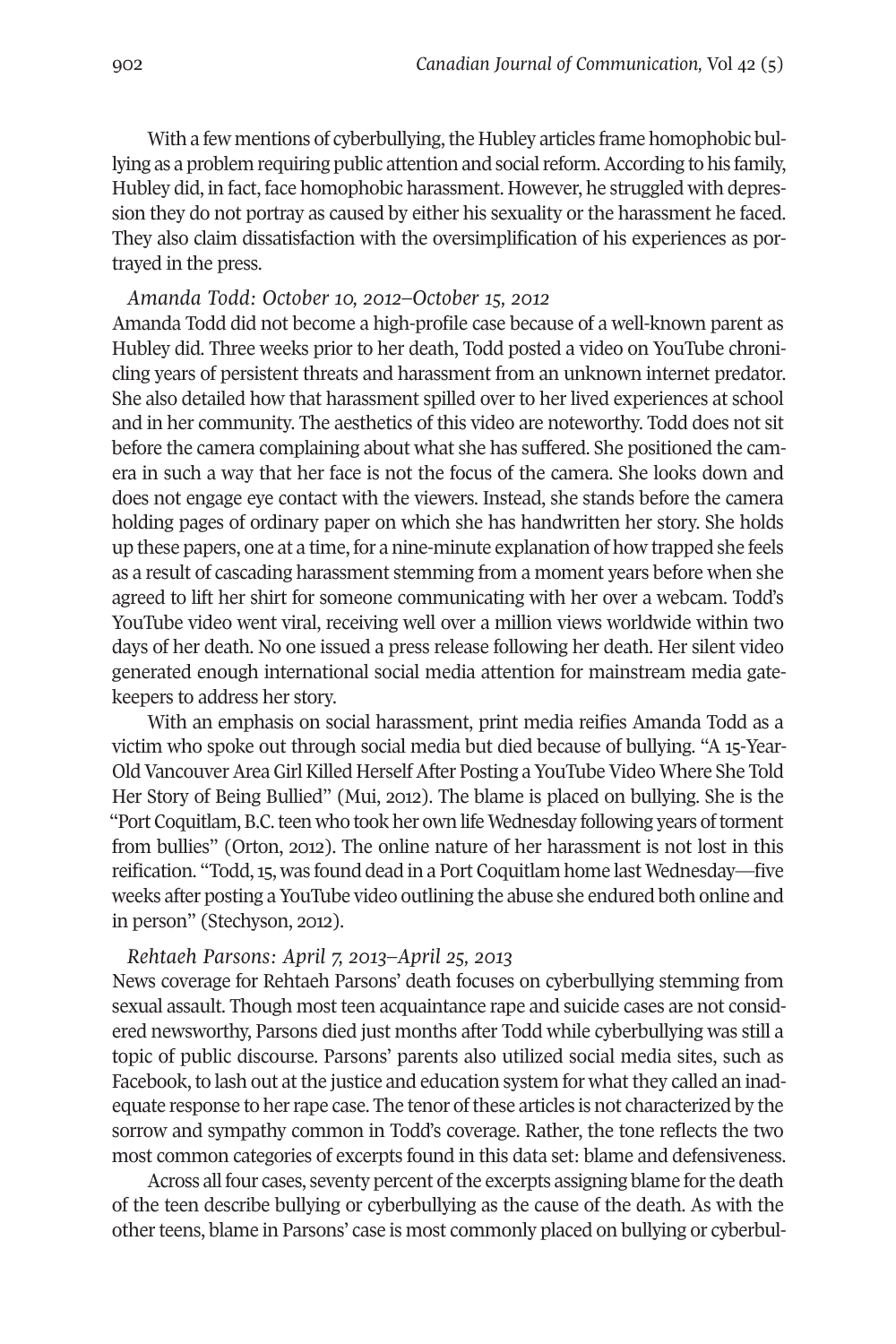lying; however, unlike the other teens, news coverage also conveys blame for her death on the sexual assault as well as the inaction of others. Statements made in the neutral reporter voice stating that she "killed herself after an alleged rape and months of cyberbullying" (Lea, 2013) link her death to both cyberbullying and rape, leaving the choice of blame to the reader.

Blame, in this data set, moves from inaction and rape to cyberbullying as the story develops. In the earliest stories, quotes from Parsons' parents blame the RCMP and school officials. Take, for example, one article just two days after her death: "A grieving mother's questions about the handling of her daughter's allegations of sexual assault, an incident the girl's mother says led to the teenager's suicide" ("Death of Nova Scotia Teen," 2013). Several articles quote the parents as claiming that their daughter was "disappointed to death" and that "the justice system failed us completely" ("System failed," 2013). They questioned, "How is it possible for someone to leave a digital trail like that yet the RCMP don't have evidence of a crime? What were they looking for if photos and bragging weren't enough?" (Quan, 2013).

By April 11, Glenn Canning and Leah Parsons, Rehtaeh's parents, met "with Nova Scotia Justice Minister Ross Landry after he announced Tuesday night that his department was looking for ways to review how the RCMP handled the allegations" and "Landry initially ruled out the possibility of a review, but he said Wednesday that his change in position was driven by the public outcry over the case" ("System failed," 2013). Later, "Nova Scotia Premier Darrell Dexter and Rehtaeh's mother Leah Parsons met with Stephen Harper, and her father, to discuss legislation which might prevent a recurrence" (Martin, 2013). Following these meetings, all new quotes from Parsons' parents blame cyberbullying and rape rather than inaction for their daughter's death. "The family of the 17-year-old Nova Scotia girl says she committed suicide after a photo of her being sexually assaulted was circulated" ("Crime-Victims-Week," 2013).

Seeking to avoid libel, journalists are careful to never accuse an individual of a crime of which he or she has not been convicted. Even though Parsons' parents claim four male teens were present and participated in their daughter's rape, even when citing the parents as a source, reporters are careful to call the incident an alleged sexual assault rather than a rape. They also do not identify the accused underage perpetrators. This tends to shift focus from teens who committed violent acts to the "photo of the alleged incident [that] was distributed" ("Nova Scotia Mounties Reopen," 2013). A secondary effect of this passive construction and others like it, "a picture of the alleged assault was passed around" (Visser, 2013), is that without identifiable perpetrators, blame naturally shifts from individuals to the medium they use in their harassment. Since it is an uncommon journalistic practice to identify male teens as rapists and high school students as internet predators, by process of default, emphasis shifts to the circulated photo and reporters inadvertently take a technologically deterministic stance, blaming technology rather than teens for the suffering of the victim.

By the second half of the news coverage in this data set, Parsons is reified to a girl who died because of the circulation of a photo of herrape. It was the "death of a Nova Scotia teenager, allegedly driven to suicide by sexual assault and cyberbullying" ("NS-Bullying-Suicide," 2013). "The family of the 17-year-old Nova Scotia girl says she com-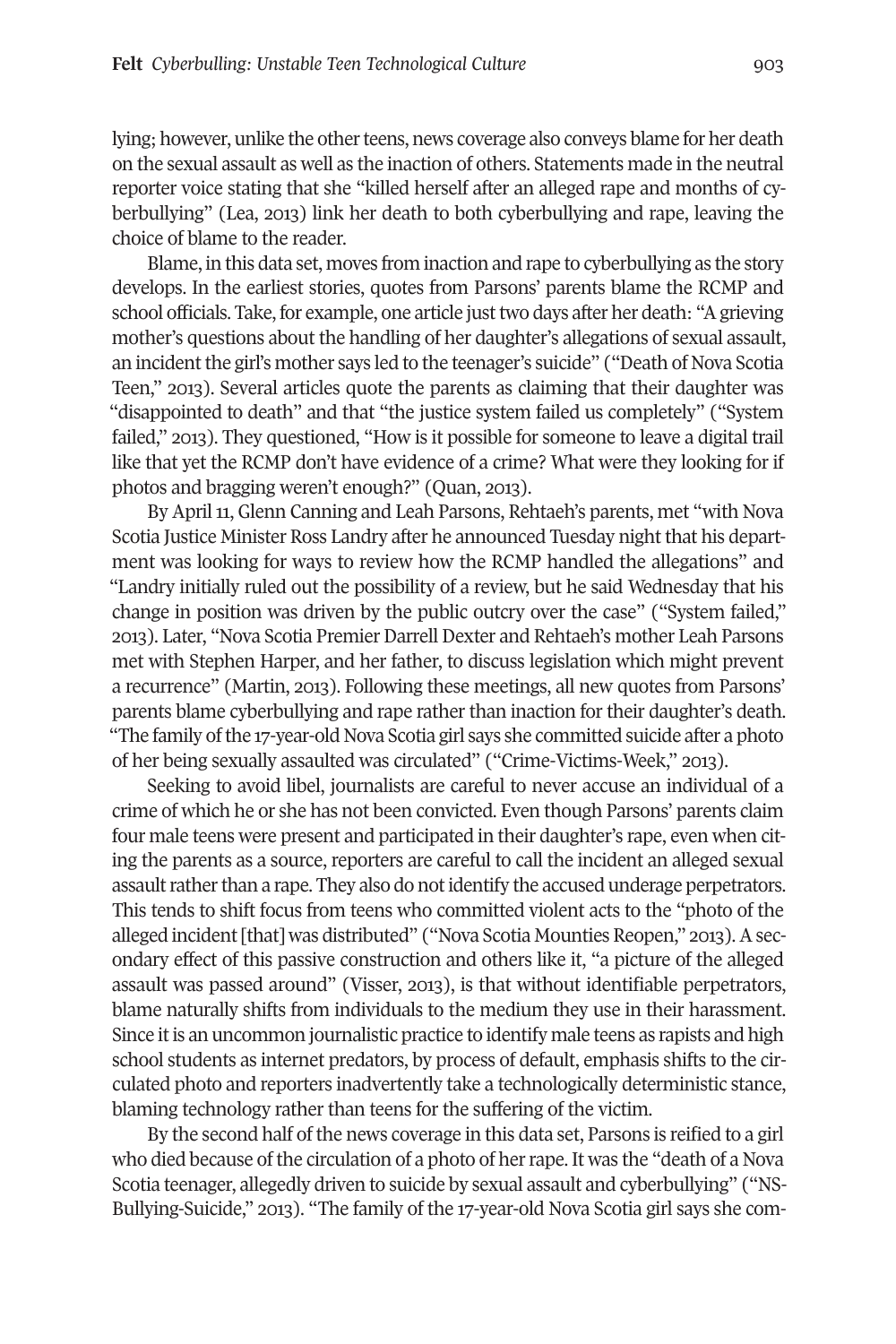mitted suicide after a photo of her being sexually assaulted was circulated" ("Crime-Victims-Week," 2013). The Parsons news coverage refers frequently to the death of Amanda Todd and seeks to establish a pattern of cyberbullying, one that heavily defines it as the non-consensual distribution of intimate images (77 definition excerpts with circulating humiliating photos descriptors). Nevertheless, the public discourse does not escape the style of debate common with rape accusations. Even with overwhelming public anger and calls for action, those closest to the alleged perpetrators seek to defend them and lash out at Parsons. What some might call "slut shaming" appears on memorial Facebook pages in Parsons' honor, and RCMP officials, while agreeing to re-open the case and investigate further, are reluctant to charge male teens involved in an incident in which the female came to the party willingly and chose to consume alcohol. The Nova Scotia Cyber Safety Act focuses on preventing cyberbullying, and news coverage reifies her death as one caused by cyberbullying which, in turn, was caused by the circulation of a photo of her sexual assault. Despite the cyberbullying focus, claims makers in her case underlie the injustice of rape more than online harassment.

#### *Todd Loik: September 9, 2011–November 14, 2013*

"After another tragic death of a bullied teen" (Mahoney, Sept. 2013), Todd Loik's death is simplified to one more instance in a pattern of suicides caused by cyberbullying. His death does not make the news due to a famous parent or a viral video. He does not garner the attention of famous advocates because he suffered homophobic harassment, as Jamie Hubley did. Nor is he portrayed as the vulnerable victim of an unseen perpetrator as Amanda Todd was. Though his parents reached out to the media in a similar manner to Leah Parsons, Loik does not appear in newspapers due to a surge in attention from social media. His harassment remains somewhat undefined and vague, usually characterized simply as cyberbullying with descriptions coming almost solely from his mother.

As the most recent case, it is unsurprising that excerpts establishing a pattern appear most commonly in Loik articles. Despite the fact that news coverage in Loik's death provides greater opportunity to connect with past deaths of a similar nature, it is unlikely that media gatekeepers would have published details on Loik's death without the affiliation with cyberbullying and the pattern emerging through media channels. Even earlier articles in the Hubley and the Todd set contain many excerpts establishing a pattern of cyberbullying. Looking at the entire data set, most pattern excerpts are generic claims that a pattern exists (73 excerpts). Connections to a specific person are most commonly tied to Amanda Todd (51), followed by connection to a specific case but not one examined in this study (44). Some excerpts connect to Rehtaeh Parsons (38) and some to Jamie Hubley (11), with only eight specifically referencing Todd Loik. Of course, if another suicide tied to cyberbullying receives news coverage following Loik's death, this number might be higher. However, given the low profile of his case, it is unlikely.

Details in Loik articles focus heavily on cyberbullying in general and on past cases. "Todd Loik, 15, killed himself earlier this month in North Battleford, Sask., after facing a torrent of cyber-bullying" (*Globe and Mail,* September 27, 2013). His story is almost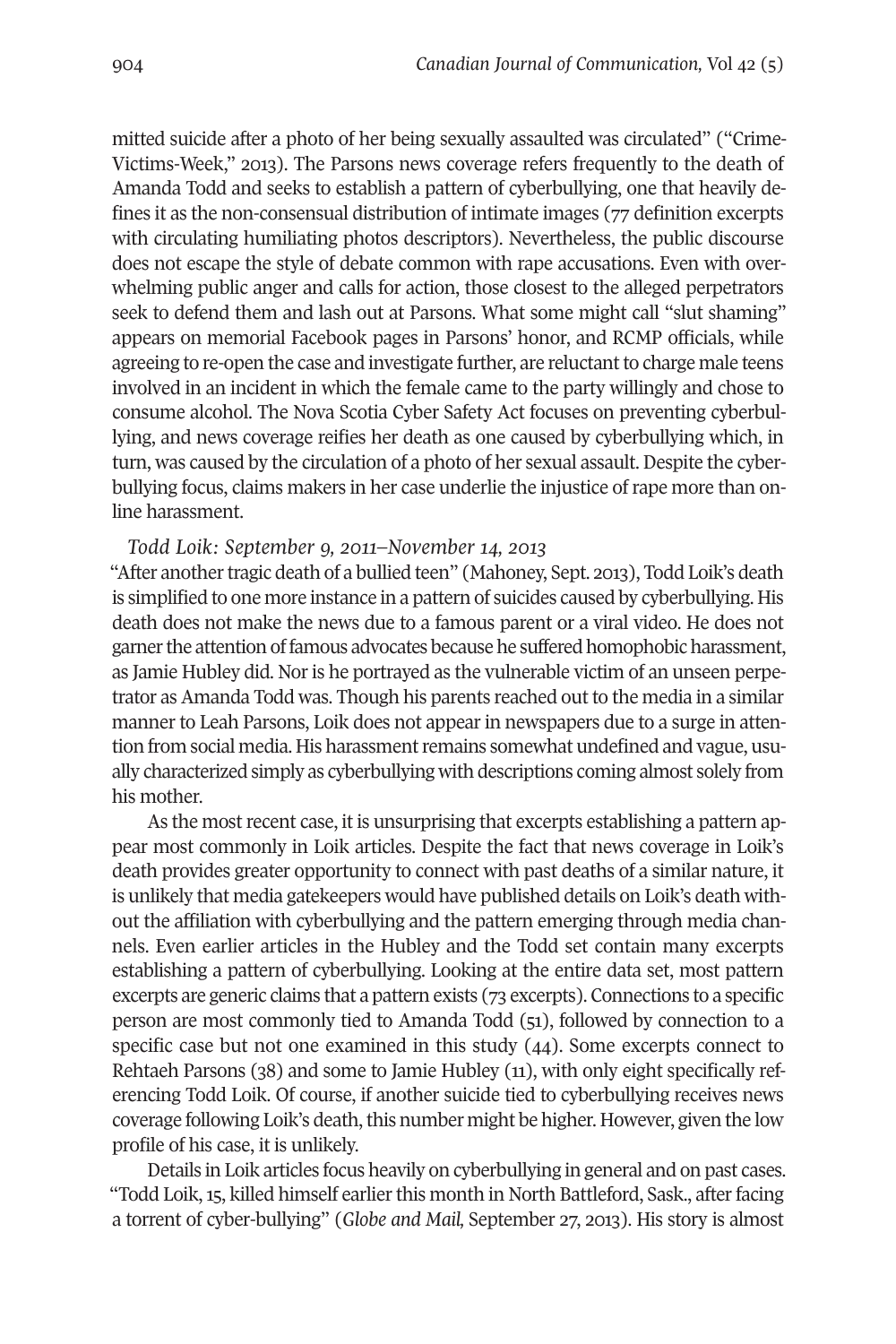lost to the pattern of "Recent tragic deaths, including those of Amanda Todd, Rehtaeh Parsons, and Todd Loik" (*Postmedia,* October 16, 2013). Loik's mother characterizes the harassment he endured as relentless online bullying through social media, but she also referred to bullying in general. "Todd Loik,15, committed suicide because students hounded him with 'nasty' messages, mother says" (*Postmedia,* October 15, 2013). Readers are never provided with the graphic details that spur such outrage over the victimization of Todd and Parsons. In fact, though the Loik articles contain the second-highest percentage of definition excerpts  $(26.6\%)$ , most of the definition excerpts refer specifically to other cases. There are 21 excerpts describing the circulation of humiliating photos even though no such actions are claimed to have happened in his harassment.

The details of Todd Loik's harassment, his life, his interests, are lost in the reification of him as a small part in a larger pattern. "Loik, 15, was found dead Sept. 9 after he was reportedly taunted repeatedly on Facebook and through texts. His tragic story follows similar experiences by other Canadian teens" (QMI Agency, 2013). "His was just the latest in a series of deaths that have been blamed on cyberbullying" (Wente, 2013). According to this mediated construction, he is simply the latest victim of something the public has come to expect: cyberbullying leads to teen suicide.

#### **Discussion**

The literature shows that marginalized groups are more likely to be cyberbullied (Rodkin & Fischer, 2012; Shariff, 2009). In the four cases examined here, this was most emphasized with Jamie Hubley. His cyberbullying was generally attributed to his sexual orientation. The cyberbullying of Rehtaeh Parsons was also somewhat associated with "slut shaming," typical of rape discourse; however, this characterization was more common from the discourse of members of the general public rather than reporters. Amanda Todd was generally portrayed as a complete victim. Though she willingly lifted her shirt to provide the image used to harass her, no public discourse vilifies this choice or portrays her as an otherwise marginalized teen. By openly admitting and owning her mistake through her online video confession, Todd gains complete public support. She becomes the beautiful teen who made a grave mistake and is not conveyed as a member of a typically marginalized group. Todd Loik, a white male whose sexual orientation is not openly identified or discussed in public discourse, is also not portrayed as someone others would expect to be harassed. However, he also receives the least news coverage. Vulnerable groups make better victims for a cause.

Sympathetic victims and simplified patterns are effective for spurring legislative responses to issues on the public agenda, especially when they are framed as a valence social problem. The power of enduring words from victims' social media accounts, YouTube videos, and the sympathetic figures of their parents as advocates for the cause demonstrate what Joel Best (2013) claimed about the power victims have to own and define social problems. In mass media, that ownership is framed in a way to create a story worth publishing. While victims make only six percent of the claims in this data set and their family members make 13 percent, reporters make 44 percent of the claims. This is interesting given that two-thirds of the excerpts coded refer specifically to a victim and not cyberbullying as a general issue. Though victims may have the power to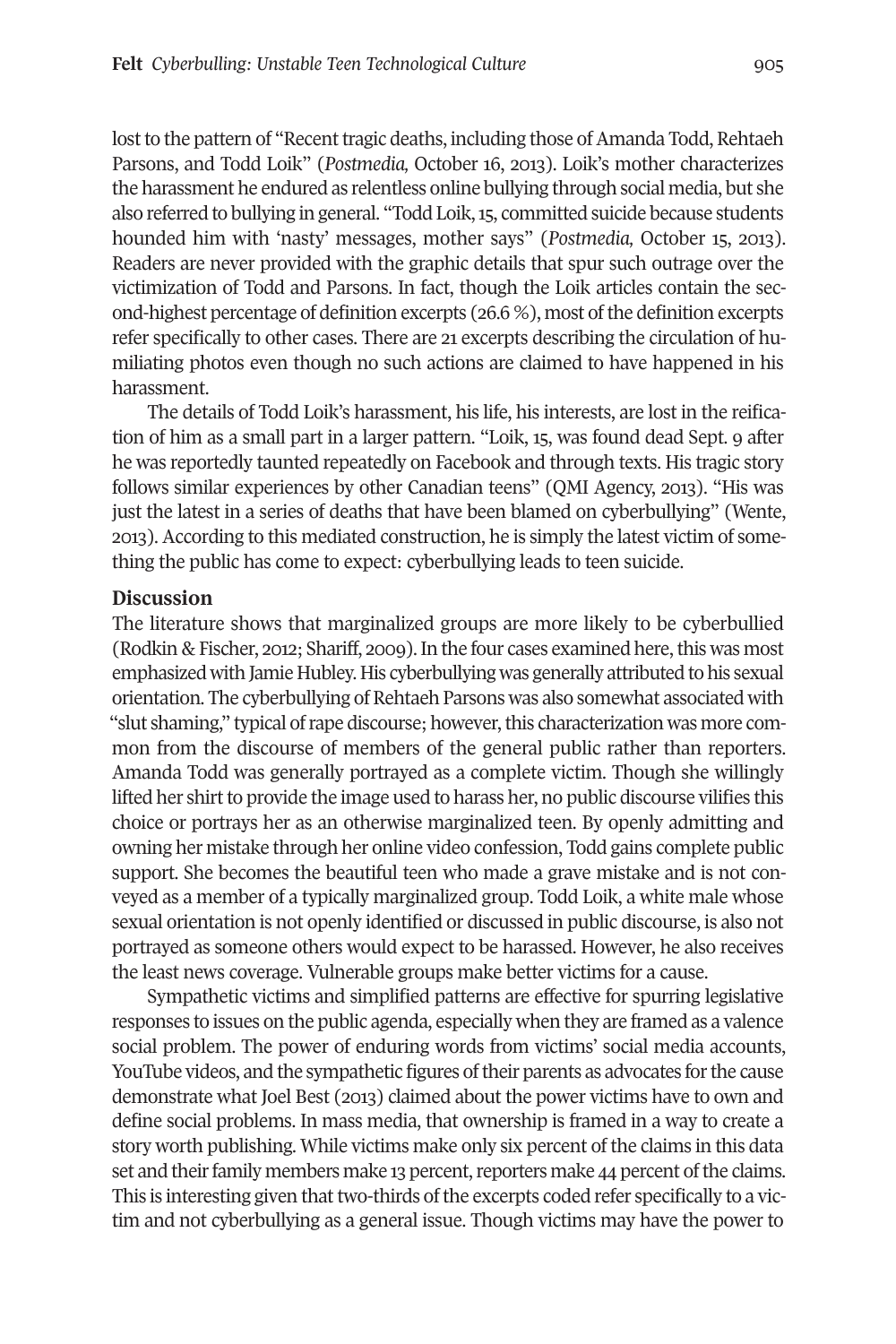own social problems, in print news, it is the writers who frame their story. This often involves simplification in order to resonate with what slowly becomes a familiar pattern leading to political response. However, quick-fix legislation reflecting this valence social problem frame of cyberbullying will likely not change much in the daily lived experiences of the one-third of teens who regularly face cyberbullying in its varied forms (Sabella, Patchin, & Hinduja, 2013; see also Li, 2007; Swearer, 2012).

The teens in the news are portrayed as clear victims of an injustice. Rodkin and Fischer (2012), however, contest the clear lines between victims and perpetrators. Kowalski et al. (2008) see cyberbullying as a group phenomenon. The cyberbullying that concerns school officials is more indicative of a group dynamic of peer conflict than what Hubley, Todd, or Parsons faced. The cyberbullying Loik experienced is likely more reflective of the instances measured by cyberbullying studies. However, the details of his case are largely ignored in media portrayals of his harassment. Of the four teens in this study, he is also the only one whose parents did not testify in federal Bill C-13 hearings.

#### *Dominant frame*

Framing studies from the field of psychology demonstrate that a medium knowledge base creates the most enduring frame effects. In the time frame of this data set, the Canadian general public advanced from occasionally hearing the term cyberbullying to the concept being established as a social problem addressed through local, provincial, and federal legislation. The dominant frames presented in this data set primed the general public to see cyberbullying as an important social problem on the public agenda.

The dominant frame relies first on individual schemata, such as the notions of tragedy and suicide. These schemata build to primary social frameworks, such as the notion of teens being reckless in general and needing protection through adult figures and legal guidelines. The primary framework of technology being an out of control and threatening entity is also necessary to the dominant frame. Because any given frame has alternatives, it is worth examining dominant frames, which often gain momentum due to cultural resonance (Van Gorp, 2007). Similar to stock images, cultural stock frames recur within a given society and are easily activated. Cognitive perceptions of uncontrollable technology create the cultural stock frames that since technology is dangerous, since teens need protection, and since cyberbullying leads to suicide, which is a tragedy, then cyberbullying is a new social problem. Since old laws struggle to keep up with advancements in technology, and since technology is to blame forthese deaths, the solution is an increase in public awareness followed by new legislation to restrict the use of dangerous new media. The consequence of inaction is portrayed as further teen deaths. Without schemata and cultural stock frames that resonate with the Canadian public, hard news stories conveying the deaths of these teens would not have generated follow-up feature news pieces or editorial stories. Without the sympathetic victims and a sense of guilt and responsibility for these teens on the part of the general public, the cyberbullying social problem frame would have been swallowed up in the temporary memory of yesterday's news.

This dominant frame of cyberbullying as a social problem treats it as a valence issue in this data set. It is portrayed in such a tragic tone that no claims makers could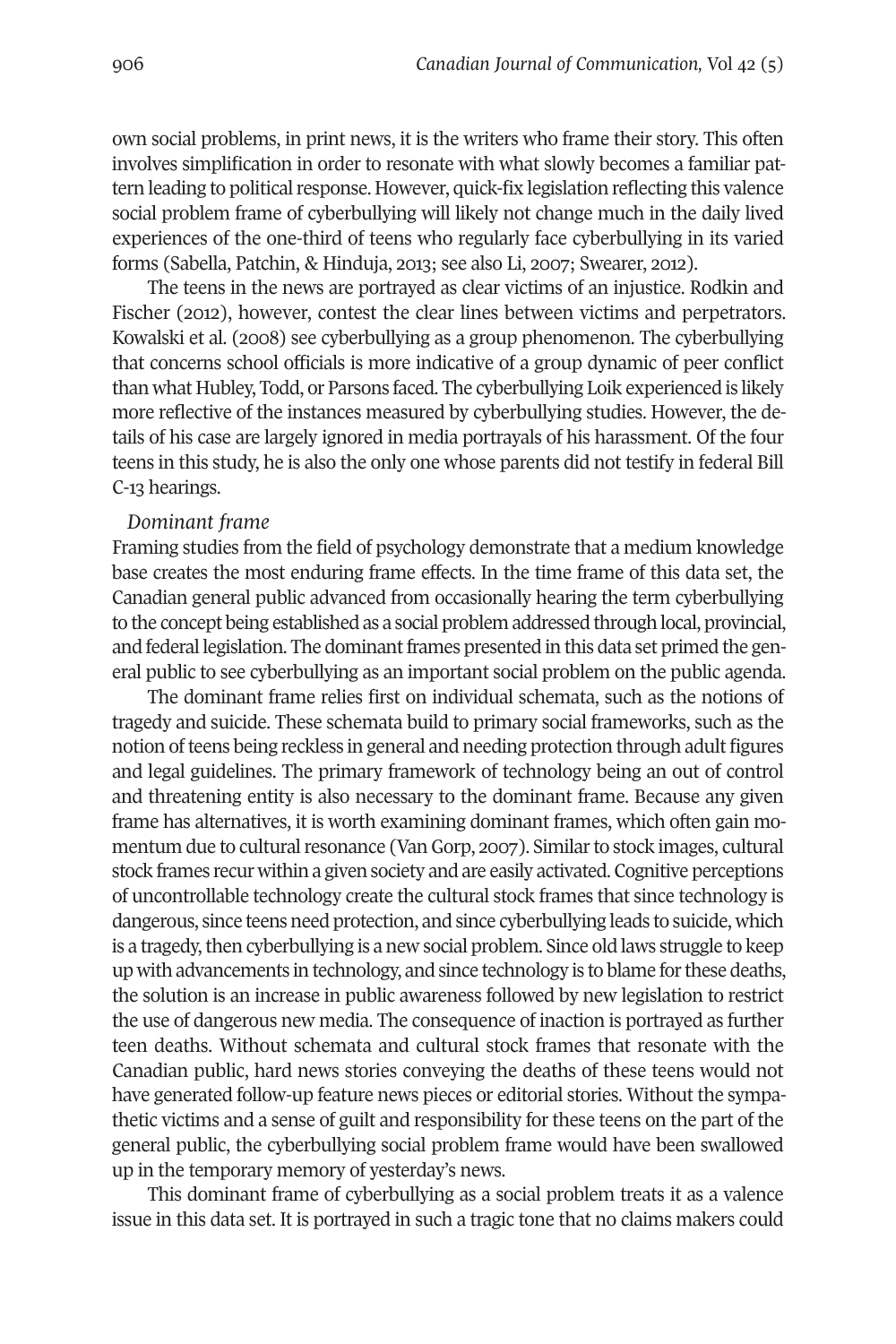ethically advocate for cyberbullying. Later news articles, beyond this data set, focusing on the federal legislative response seek to represent cyberbullying as a position issue in which the protection of vulnerable youth conflicts with internet privacy rights. Position issues are recognized social problems with deeply imbedded polarized positions in the general public. This movement seeks to establish safe ground for a counter argument against cyberbullying legislation. However, by the time these news articles seeking to make cyberbullying a position issue reach the forum of public discourse, the more resonating frame of cyberbullying as a valence social problem endures. This is because cyberbullying has been overwhelmingly present in the social problems market place (Best, 2013), particularly following Todd's and Parsons' deaths. The frames presented in their news coverage set the tone for public perception on this issue.

The first trend common in cyberbullying literature is that it is less common than other forms of harassment. Some, such as bullying expert Olweus (2012), argue that cyberbullying concerns are overly inflated and that public focus should remain on conventional bullying. Indeed, all of the 28 studies (see Appendix) that measured cyberbullying against conventional bullying reported a prevalence for conventional bullying showing a higher rate, most reporting it as about twice as common as cyberbullying. These studies agree that there is a clear overlap between conventional bullying and cyberbullying.As Rodkin and Fischer (2012) claim, "Cyberbullying and traditional bullying may be gateways for one another . . . the existence of one makes the other more likely" (p. 630).

The pattern presented in these cases represents only the most extreme circumstances. In opinion articles, general public claims makers comment on the circumstances of these teens by relating to something they experienced. However, each correlation reveals a far less extreme circumstance of harassment. The four deaths in this case study also involve more complexity than just cyberbullying. Conditions of peer-on-peer physical aggression, depression,rape, international sexual extortion, and homophobia all contribute to the despair each teen faced before choosing suicide. While some of these details appear in the news coverage of their deaths, the details are often swallowed in the larger narrative of cyberbullying as the centre of discourse. Their lives are reified to create a clearer and more consistent frame of cyberbullying as a social problem, despite the fact that this frame is likely inconsistent with the more common forms of electronic-mediated harassment youths experience on a daily basis.

Public discourse on cyberbullying tends to shift focus from the fingertips of the youths involved in harassment and, in the cases that make the news, more criminal actions to a focus on unstable teen technological culture. A more measured response to what is framed as the social problem of cyberbullying might include less restriction on teen technology use and more education of respectful and civil behaviour. This should be expected of teens and adults alike. For the more extreme cases that make headlines, the preventative measure of enforcing existing laws against sexual harassment, sexual assault, stalking, exploitation of a minor, extortion, as well as physical and verbal harassment should be emphasized. It is important that public discourse not condone bullying or cyberbullying as a normal part of maturing and as something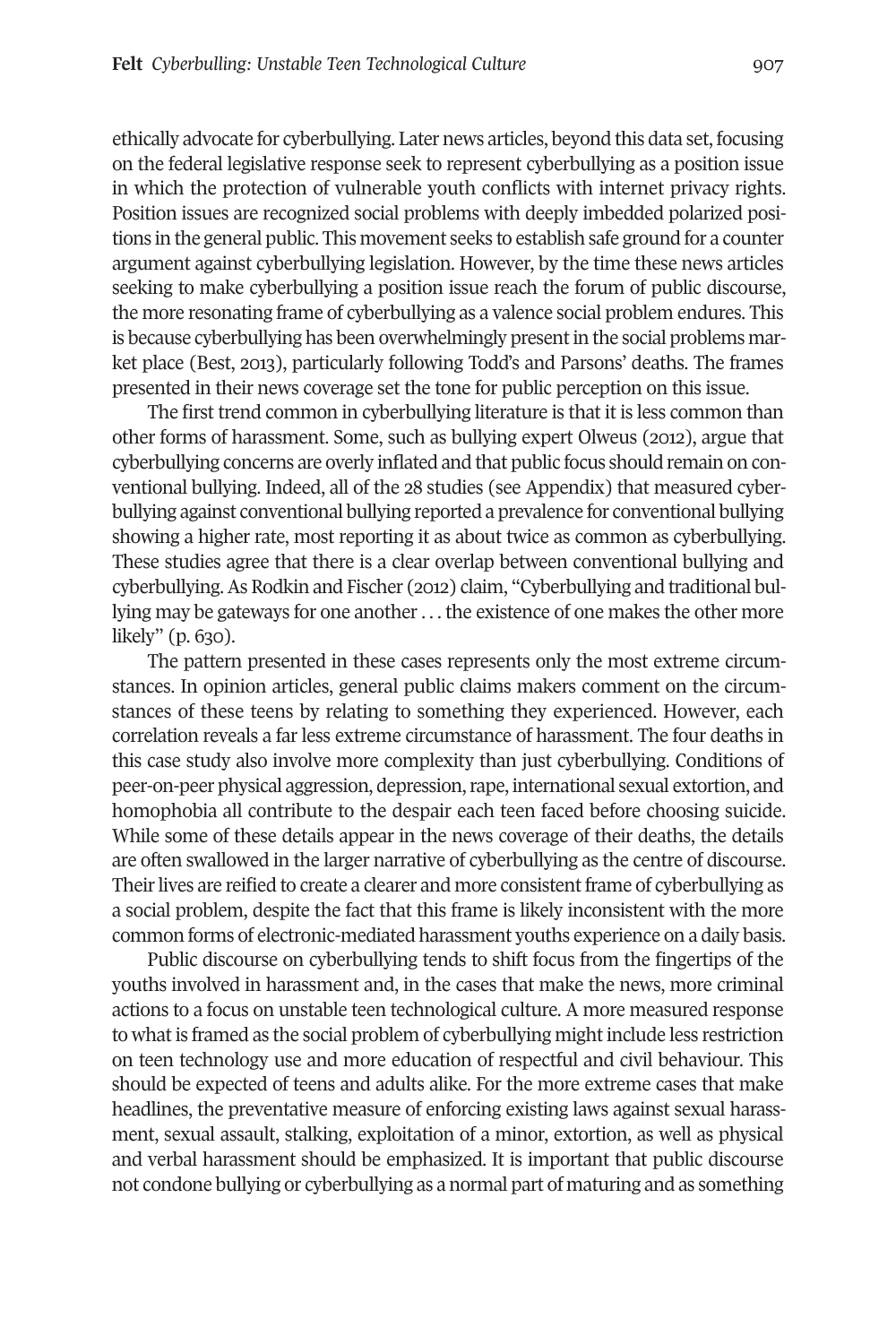all individuals must endure in teen culture. This begins by emphasizing an expectation of a culture of respect, both in the classroom and in peer communication.

There are several problems attempting to distinguish cyberbullying from what many call "traditional" bullying. First, there should never be a form of harassment that is described as traditional. Second, research indicates a great deal of overlap between in-person peer harassment and electronically mediated harassment. Being unkind should not be criminalized. However, the cases in the news largely portray criminal activities, and they should be prosecuted. It should not take the death of a vulnerable teen and international attention to lay charges and fully investigate claims of victimization.

#### **References**

15-year-old son of city councillor Hubley dies suddenly. (2011, Oct. 16). *Ottawa Citizen*, B2.

- Ahearn, Victoria. (2011, Nov. 25). Lady Gaga sends video to Toronto school for assembly against bullies, homophobia. *The Canadian Press.*
- Baden, Christian, & Lecheler, Sophie. (2012). Fleeting, fading, or far-reaching? A knowledge-based model of the persistence of framing effects. *Communication Theory, 22*, 359–382. doi: 10.1111/j.1468-2885.2012.01413.x
- Bauman, Sheri, Toomey, Russell B., & Walker, Jenny L. (2013). Associations among bullying, cyberbullying, and suicide in high school students. *Journal of Adolescence*, *36*, 341–350.
- Best,Joel. (2013). *Social problems* (2nd ed.). New York, NY: W.W. Norton & Company. Borah, Porismita. (2011). Conceptual issues in framing theory: A systematic examination of a decade's literature. *Journal of Communication, 61*, 246–263. doi: [10.1111/j.1460-2466.2011.01539.x](http://doi.org/10.1111/j.1460-2466.2011.01539.x)
- Brüggemann, Michael. (2014). Between frame setting and frame sending: How journalists contribute to news frames. *Communication Theory*, *24*(1), 61–82.
- Budd, Richard W., Thorp, Robert K., & Donohew, Lewis. (1967). *Content analysis of communications.* Toronto, ON: The Macmillan Company.
- Bullying-Suicide. (2011 Oct. 20). *Canadian Press, Eighth News Watch.*
- Chianello, Joanne. (2011, Oct. 28). Jamie Hubley was so much more than a headline. *The Ottawa Citizen*, CWNS.
- Chong, Dennis, & Druckman, James N. (2007). A theory of framing and opinion formation in competitive elite environments. *Journal of Communication*, *57*, 99–118.
- Coordinating Committee of Senior Officials (CCSO), Criminal Justice (Canada)., Cybercrime Working Group. (2013). *Report to the Federal/Provincial/Territorial Ministers Responsible forJustice and Public Safety: cyberbullying and the non-consensual distribution of intimate images*. URL: <http://www.justice.gc.ca/eng/rp-pr/other-autre/cndii-cdncii> [January 10, 2015].
- Crime-victims-week. (2013, April 24). *The Canadian Press, Second News Watch*, BNW.
- Deacon, Davis, Pickering, Michael, Golding, Peter, & Murdock, Graham. (1999). *Researching communications: A practical guide to methodsin media and cultural analysis.* New York, NY: Oxford University Press.
- Death of Nova Scotia teen Rehtaeh Parsons draws comparisons to Amanda Todd case. (2013, April 9). *Postmedia Breaking News*, CWNS.
- Entman, Robert M. (1993). Framing: Toward clarification of a fractured paradigm. *Journal of Communication*, *43*(4), 51–58.
- Entman, Robert, M. (2010). Framing media power. In P. D'Angelo & J.A. Kuypers (Eds.), *Doing news frame analysis* (pp. 331–355)*.* New York, NY: Routledge.
- Goffman, Erving. (1974). *Frame analysis: An essay on the organization of experience.* Cambridge, MA: Harvard University Press.
- Ha, Lisa. (2014). A snapshot of cyberbullying. *Victims* of *Crime Research Digest* 7. Department of Justice Canada. URL: [www.justice.gc.ca/eng/rp-pr/cj-jp/victim/rd7-rr7/p2.html](http://www.justice.gc.ca/eng/rp-pr/cj-jp/victim/rd7-rr7/p2.html) [Dec. 14, 2014].
- Hinduja, Sameer, & Patchin,Justin W. (2012). Cyberbullying: Neither an epidemic nor a rarity. *European Journal of Developmental Psychology*, *9*(5), 539–543*.* doi: [10.1080/17405629.2012.706448](http://doi.org/10.1080/17405629.2012.706448)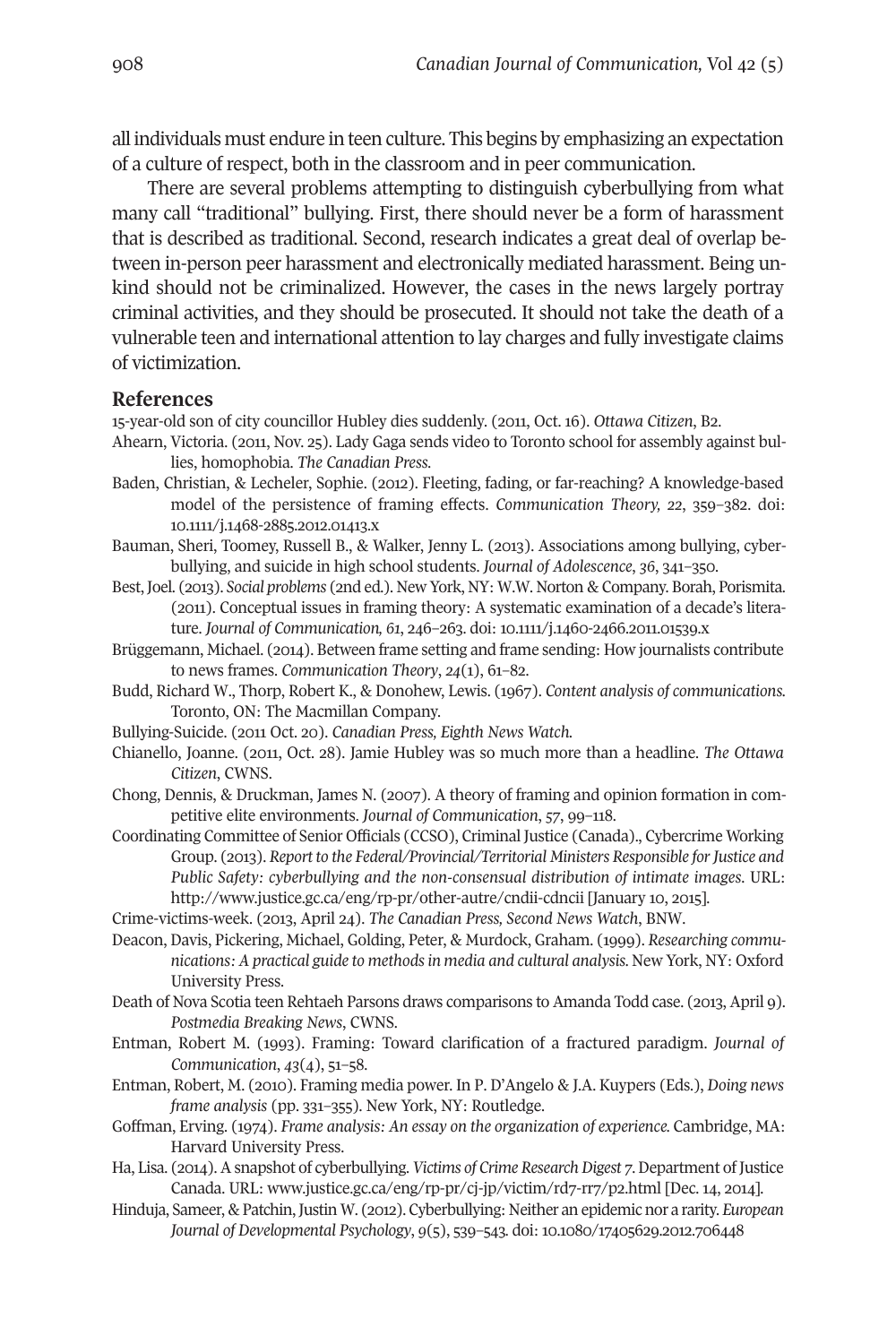Honneth, Axel. (2007). *Reification: A new look at an old idea.* Don Mills, ON: Oxford University Press. Jaffer, Mobina, & Brazeau, Patrick. (2012). *Cyberbullying hurts: respect for rights in the digital age*.

Ottawa, Ont.: Canada. Senate Committee Reports.

- Kitzinger, Jenny. (2007). Framing and frame analysis. In E. Devereux (Ed.), *Media studies* (pp. 134– 161). Thousand Oaks, CA: Sage Publications.
- Kowalski,Robin M., Limber, Sue P., & Agatston, Patricia W. (2008). *Cyber bullying: Bullying in the digital age*. Malden, MA: Blackwell. Li, Qing. (2007). New bottle but old wine: A research of cyberbullying in schools. *Computersin Human Behavior, 23*,1777–1791. doi[:10.1016/j.chb.2005.10.005.](http://doi.org/10.1016/j.chb.2005.10.005)

Lea, Michael. (2013, April 17). Untangling the world wide web. *Kingston Whig Standard*, 8.

- Mahoney, Jill. (2013, Sept. 27). Education, not more laws, seen as way to prevent bullying. *The Globe and Mail*, A5.
- Mallick, Heather. (2011, Oct. 19). Bullies broke him, this beautiful boy. *Toronto Star*, A3.
- Martin, Don. (2013, April 23). Cyber-bullying laws. *Power Play with Don Martin*, CTV Television. Mui, Michael. (2012, Oct. 12). Bullied teen kills herself. *The Edmonton Sun*, 22.
- Nova Scotia mounties reopen investigation of Rehtaeh Parsons case after receiving new info. (2013, April 11). *Postmedia Breaking News*, CWNS.
- NS-Bullying-Suicide. (2013, April 11). *Canadian Press, Fifteenth News Watch*, BNW.
- Olweus, Dan. (1993). *Bullying atschool: What we know and what we can do.* New York, NY: Blackwell.
- Olweus, Dan. (2012). Cyberbullying: An overrated phenomenon? *European Journal of Developmental Psychology*, *95*(5), 520–538. doi: [10.1080/17405629.2012.706448.](http://doi.org/10.1080/17405629.2012.706448)
- Orton, Tyler. (2012, Oct. 15). Online mockery continues. *24 Hours Toronto*, 6.
- Protecting Canadians from Online Crime Act. *S.C. 2014. c. 31*. URL: [http://laws-lois.justice.gc.ca](http://laws-lois.justice.gc.ca/eng/annualstatutes/2014_31) [/eng/annualstatutes/2014\\_31/](http://laws-lois.justice.gc.ca/eng/annualstatutes/2014_31) [December 30, 2014].
- QMI Agency. (2013, Sept. 27). Online legacy for baby prince. *The Calgary Sun*, 9.
- Quan, Douglas. (2013, April 12). 'New and credible information' leads to reopening of Rehtaeh Parsons probe. *Postmedia Breaking News*, CWNS.
- Reese, Stephen D. (2010). Finding frames in a web of culture. In P. D'Angelo & J.A. Kuypers (Eds.), *Doing news frame analysis* (pp. 17–42)*.* New York, NY: Routledge.
- Rodkin, Phillip C., & Fischer, Karla. (2012). Cyberbullying from psychological and legal perspectives. *Missouri Law Review*, *77,* 619–640.
- Sabella, Russell A., Patchin, Justin W., & Hinduja, Sameer (2013). Cyberbullying myths and realities. *Computers in Human Behavior*, *29*, 2703–2711. doi: [10.1016.j.chb.2013.06.040.](http://doi.org/10.1016.j.chb.2013.06.040)
- Schools no place for the bullying that pushed gay teen to take his life: Baird. (2011, Oct. 20). *Canadian Press.*
- Shariff, Shaheen. (2009). *Confronting cyber-bullying: What schools NEED TO KNOW to control misconduct and avoid legal consequences.* New York, NY: Cambridge University Press.
- Stechyson, Natalie. (2012, Oct. 14). MPs to debate anti-bullying motion Monday. *Postmedia News*, CWNS. Swearer, Susan M. (2012). Traditional forms of bullying remain a more prevalent and serious problem.
- In L.I.Gerdes (Ed.), *Cyberbullying:Atissue* (pp. 23–27). Farmington Hills, MI:Greenhaven Press. System failed, says family of suicide victim; Review of RCMP role expected. (2013, April 11). *The Windsor Star*, A7.
- Thom, Katey, Edwards, Gareth, Nakarada-Kordic, Ivana, McKenna, Brian, O'Brien, Anthony, & Nairn, Raymond. (2011). Suicide online: Portrayal of website-related suicide by the New Zealand media. *New Media and Society*, *13*(8), 1355–1372. doi: [10.1177/1461444811406521.](http://doi.org/10.1177/1461444811406521)
- Van Gorp, Baldwin. (2007). The constructionist approach to framing: Bringing culture back in. *Journal of Communication 57* (1), 60-78. doi: [10.1111/j.0021-9916.2007.00329.x](http://doi.org/10.1111/j.0021-9916.2007.00329.x)
- Visser, Josh. (2012, April11). 'You have zero class': Anonymous issues blistering attack on N.S. justice minister over lack of charges in Rehtaeh Parsons case. *Postmedia Breaking News*, CWNS.
- Wente, Margaret. (2013, Oct. 29). Bullying laws aren't helping. *The Globe and Mail*, A15.
- Zhang, Yan, & Wildemuth, Barbara M. (2009). Qualitative analysis of content. *Applications of Social Research Methods to Questions in Information and Library Science*, 308–319.
- Zinga, Dawn. (2010). Boundaries in cyber-space: Media and stakeholders as policy shapers. In S. Shariff & A.H. Churchill (Eds.), *Truths and myths of cyber-bullying: International perspectives on stakeholder responsibility and children's safety* (pp. 105–138). New York, NY: Peter Lang.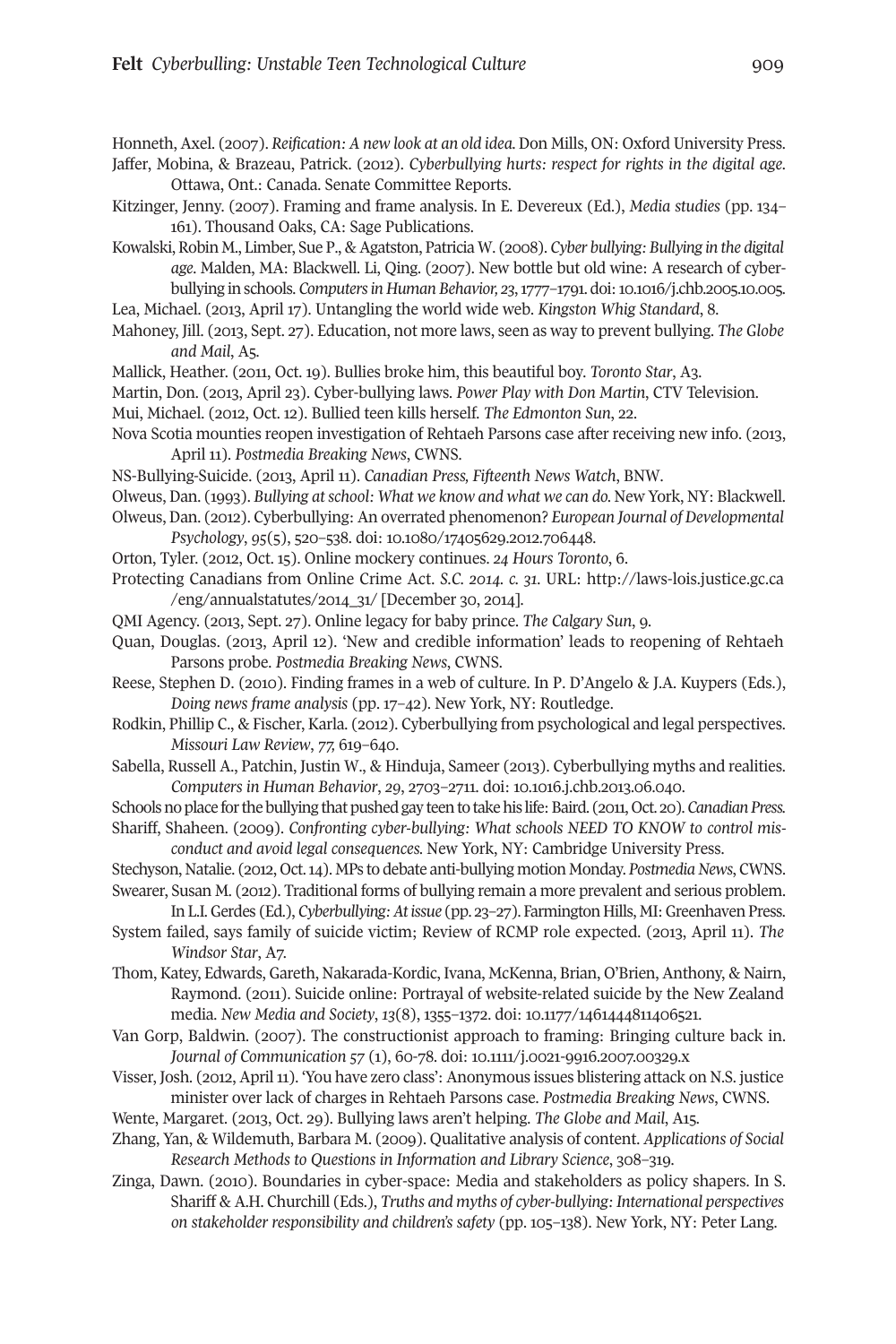# **Appendix <sup>1</sup>**

## **Cyberbullying prevalence by country**

| Study                                                    | Year | Country     | Study type                            | $#$ of participants                        | Ages/Grades                                                                             | % Cyberbully victims                                                       | % Cyberbully<br>perpetrators | % Both victim and<br>perpetrator                                                                                      |
|----------------------------------------------------------|------|-------------|---------------------------------------|--------------------------------------------|-----------------------------------------------------------------------------------------|----------------------------------------------------------------------------|------------------------------|-----------------------------------------------------------------------------------------------------------------------|
| Campbell, Spears, Slee,<br>Butler, & Kift                | 2009 | Australia   | Survey                                | 3,112                                      | $9 - 19$                                                                                | 4.5% (cybervictims<br>only)<br>4.5% (cyber and bul-<br>lying victims both) |                              | 1.5% (both cyber-<br>bully and cybervic-<br>tim)<br>5.4% (bully and vic-<br>tim on online and in-<br>person bullying) |
| Walrave & Heirman.<br>using TIRO study                   | 2008 | Belgium     | Survey                                | 1,318                                      | $12 - 18$                                                                               | 34.2%                                                                      | 21.2%                        |                                                                                                                       |
| Quing                                                    | 2005 | Canada      | Survey                                | 177                                        | Grade 7                                                                                 | 24.9%                                                                      | 15%                          |                                                                                                                       |
| Quing                                                    | 2006 | Canada      | Survey                                | 264                                        | Grades 7-9                                                                              | 25%                                                                        | 17%                          |                                                                                                                       |
| Pettalia, Levin, &<br>Dickinson                          | 2013 | Canada      | Survey with<br>described<br>scenarios | 260                                        | $12 - 15$                                                                               | 17.3%                                                                      | 5%                           | 44.6%                                                                                                                 |
| Schultze-Krumbholz,<br>Jakel, Schultze, &<br>Scheithauer | 2011 | Germany     | 2 Surveys, 3<br>months apart          | 412, 1st survey<br>267 (both sur-<br>veys) | Grades 7-9                                                                              | 7%                                                                         | 5.3%                         | 4.4%                                                                                                                  |
| <b>Festl &amp; Quandt</b>                                | 2013 | Germany     | Survey                                | 408                                        | $12 - 19$                                                                               | 4.9%                                                                       | 10.8%                        | 6.4%                                                                                                                  |
| Olenik-Shmesh, Heiman,                                   | &    | Eden        | 2010                                  | Israel                                     | Survey                                                                                  | 242                                                                        | $13 - 16$                    | 16.5%                                                                                                                 |
| Dehue, Bolman, & Vollink   2006                          |      | Netherlands | Survey                                | 1,211                                      | Grades 6-7?<br>(final-year pri-<br>mary school and<br>first-year sec-<br>ondary school) | 23% (during present<br>school year; past 6<br>months)                      | 16%                          |                                                                                                                       |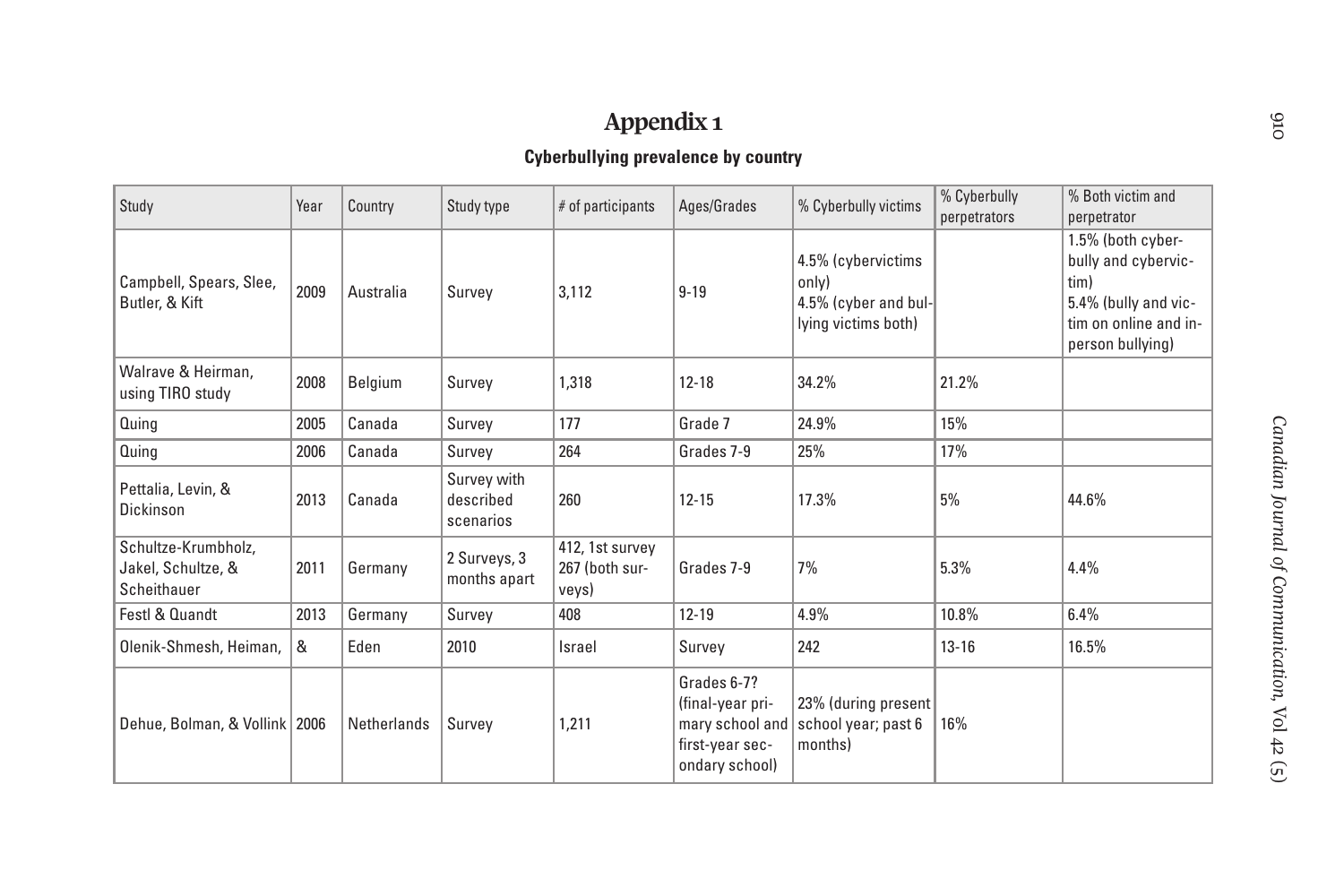## **Appendix <sup>1</sup> (continued)**

| Study                                           | Year | Country     | Study type                                                        | # of participants | Ages/Grades | % Cyberbully victims                                     | % Cyberbully<br>perpetrators                                    | % Both victim and<br>perpetrator |
|-------------------------------------------------|------|-------------|-------------------------------------------------------------------|-------------------|-------------|----------------------------------------------------------|-----------------------------------------------------------------|----------------------------------|
| Pyzalski                                        | 2010 | Poland      | Survey listing<br>behaviors                                       | 2,143             | 15          |                                                          | 25%                                                             |                                  |
| Estevez, Villardon,<br>Calvete, Padilla, & Orue | 2010 | Spain       | Survey                                                            | 1,431             | $13 - 17$   | 30.1%                                                    | 25.8% (males)<br>16.4% (females)                                | 22.8%                            |
| Sticca, Ruggieri, Alsaker,<br>& Perren          | 2013 | Switzerland | Two surveys, 6<br>months apart                                    | 835               | Grade 7     | 22% (in past four<br>months)                             | 14% then 13%                                                    |                                  |
| Erdur-Baker                                     | 2010 | Turkey      | Survey relying<br>on Olweus's<br><b>Bullying</b><br>Questionnaire | 276               | $14 - 18$   | 32% (victims of both<br>bullying and cyber-<br>bullying) | 26% (Bullied in<br>both cyber and<br>physical environ-<br>ment) |                                  |
| <b>Mobile Bullying Survey</b>                   | 2005 | UK          | Survey                                                            | 770               | $11 - 19$   | 20% (ever)                                               | 11% (ever)                                                      |                                  |
| Smith, Mahdavi,<br>Carvalho, & Tippett          | 2006 | UK          | Survey                                                            | 92                | $11 - 16$   | 22% (in last two<br>months)                              |                                                                 |                                  |
| <b>iSAFE America</b>                            | 2004 | <b>USA</b>  | Survey                                                            | 1,566             | Grades 4-8  | 42% (ever, with 7%                                       | frequently)                                                     |                                  |
| Patchin & Hinduja                               | 2004 | <b>USA</b>  | Survey linked<br>to popular mu-<br>sician's web-<br>site          | 571               |             | 30%                                                      |                                                                 |                                  |
| YISS-1                                          | 2004 | <b>USA</b>  | <b>Phone Survey</b>                                               | 1,501             | $10 - 17$   | 4% (ever)                                                | 12% (ever)                                                      |                                  |
| Harris Interactive                              | 2006 | <b>USA</b>  | <b>Phone Poll</b>                                                 | 824               | $13 - 17$   | 43% (in past year)                                       |                                                                 |                                  |